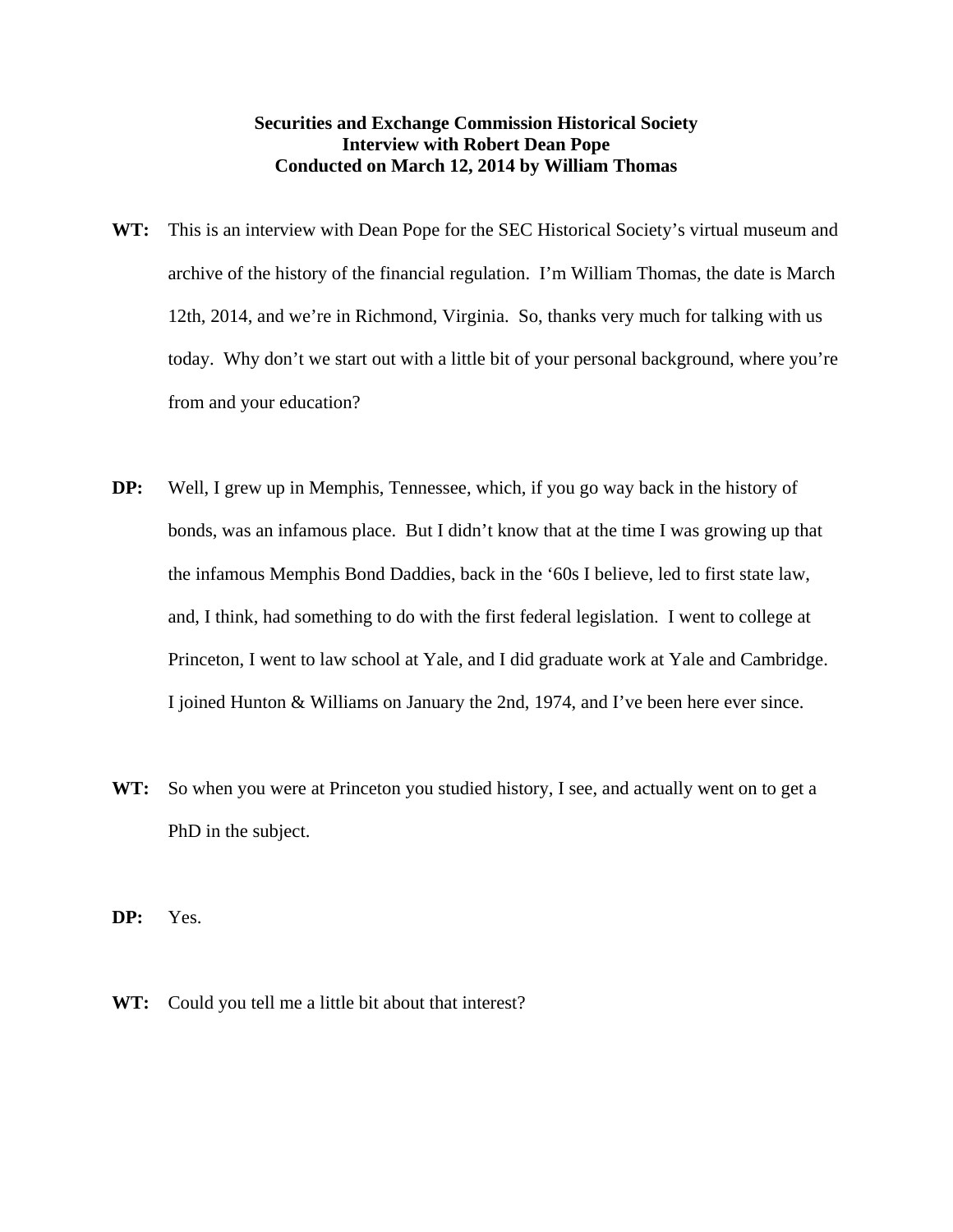- **DP:** I never thought I would be a professional academic. It was a terrible time for history grad students to get jobs then. It was a chance to study with a really great history department, and to do a dissertation under Vann Woodward, who I think was arguably the greatest American historian in the twentieth century, so it was a personal indulgence.
- WT: You've maintained an interest in that since, I see, you've done a number of book reviews and that sort of thing.
- **DP:** Yes.
- WT: How did you get into law; did you intend to do that from the beginning?
- **DP:** Law school in the 1960s was kind of a default position for students who weren't quite sure what they wanted to do. I had thought up until probably the second year of law school that I was going to be a professional journalist. I had worked part time as a journalist at Princeton. I ended up working six summers for the morning newspaper in Memphis, *The Commercial Appeal*, the first three as a reporter, the last three as an editorial writer, so I thought that that was what I was going to do.

 I'm not quite sure I can remember the decision making process in which I decided I would try working for a law firm. I had worked one summer, the summer of 1970, in New York for Hawkins Delafield, and that's where I was first exposed to municipal bonds. When I was hired by Hunton & Williams, I was not hired to be a bond lawyer,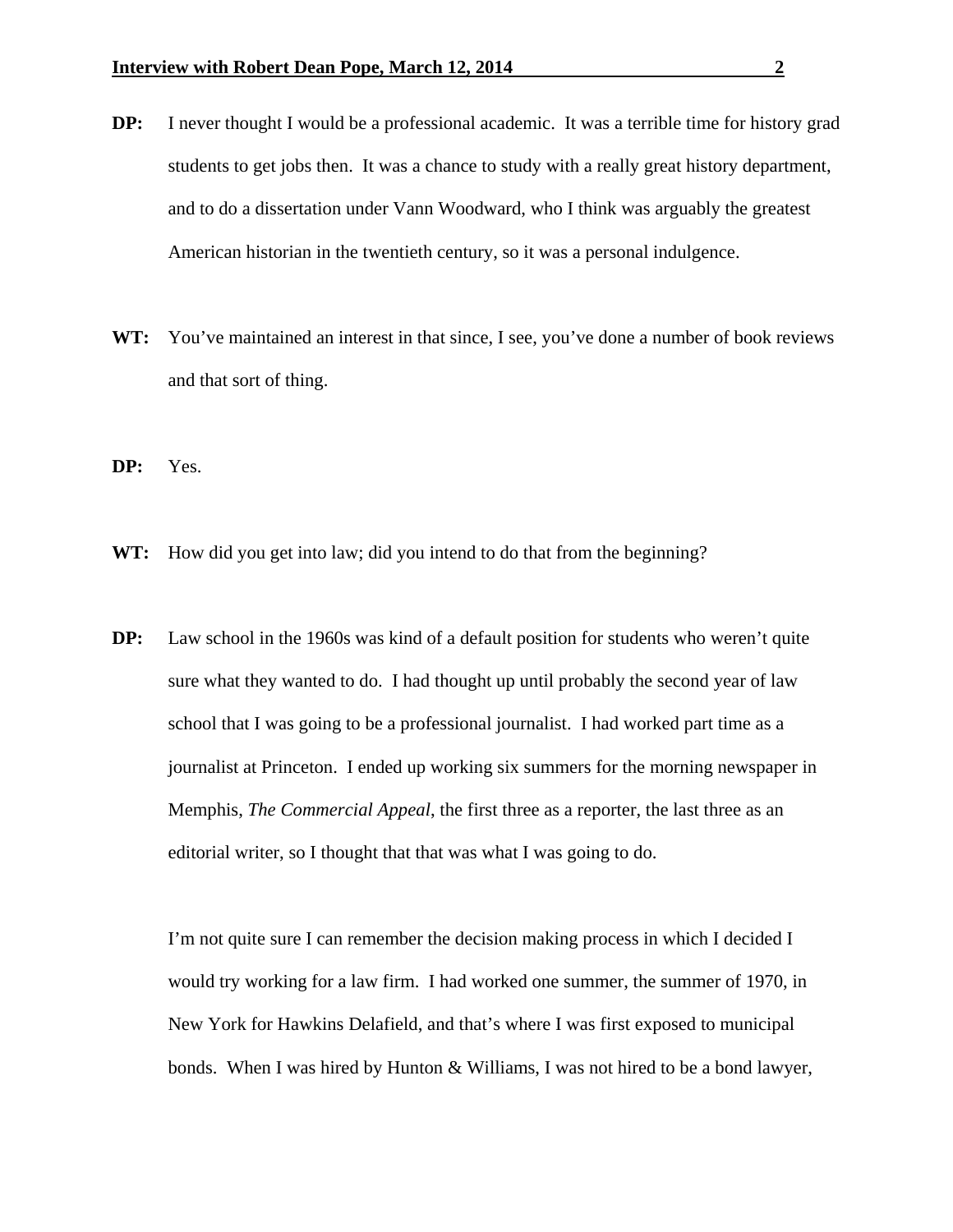but, having been hired, when they found out that I had had some experience with that in the summer, they needed a bond lawyer and that's how that decision was made and has stuck for four decades.

- **WT:** So you started then at Hunton & Williams in 1974?
- **DP:** Right.
- **WT:** Could you tell me a little bit about what your position was like at that time as a bond lawyer?
- **DP:** I was the first person hired at Hunton & Williams specifically and directly to be a bond lawyer. At the time I joined there were three other bond lawyers, Harry Frazier, who had created the practice, Jack Spain, who is now retired, and John Ashton, who is now retired, and they had all sort of gotten into the bond business.

 As you know from looking at the history, bond counsel work was dominated, going back in the previous decades, by law firms mostly in New York, but also in Chicago. There are a few scattered exceptions, like Huger Sinkler in South Carolina. And the question was, then, how could a, quote, "regional firm" become bond counsel, because it was the old Red Book dilemma, you couldn't be a bond counsel unless you'd been a bond counsel.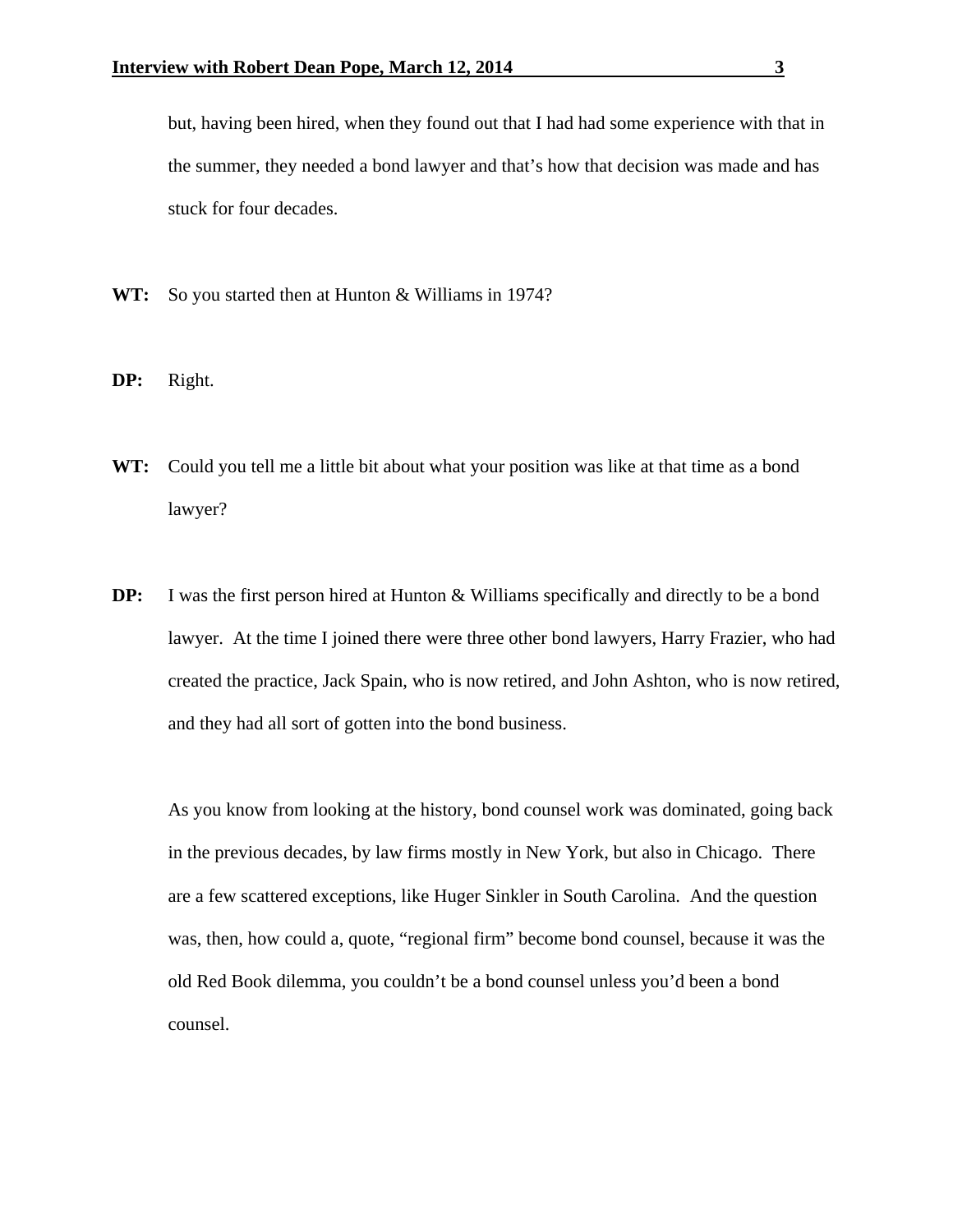Harry Frazier, who was my mentor, is the one who really created the Hunton  $\&$  Williams bond practice, working with regional investment bankers. Richmond was very fortunate then to have very strong regional investment banking firms that were very good in municipal finance, and Harry's work with them helped him establish the fact that we were competent to give bond counsel opinions, and had started doing so by the time I joined the firm.

- **WT:** Could you tell me a little bit about the municipal securities market at that time and the changes that it was undergoing, particularly the regulatory ones?
- **DP:** Well, I think if you would ask a bond lawyer, at least in the South in 1974, about the SEC, his initial reaction is that you would be thinking of the football conference, because they were pretty much unregulated securities. I remember Walter Craigie, a very distinguished investment banker here, who's still around as a consultant, who was the State Treasurer at one time; his father was the head of a good regional firm. Walter explained to me how he once sold bonds on a Saturday afternoon while he was down cleaning the office when he was fifteen years old because, I believe, prior to the Security Act Amendments of 1975, it was essentially an unregulated industry.

 I think it's fair to say that we lawyers believed that the anti-fraud provisions always applied. And at that time, going back to the Washington County Case and the Jo Ferguson case, people were beginning to realize that the anti-fraud provisions applied.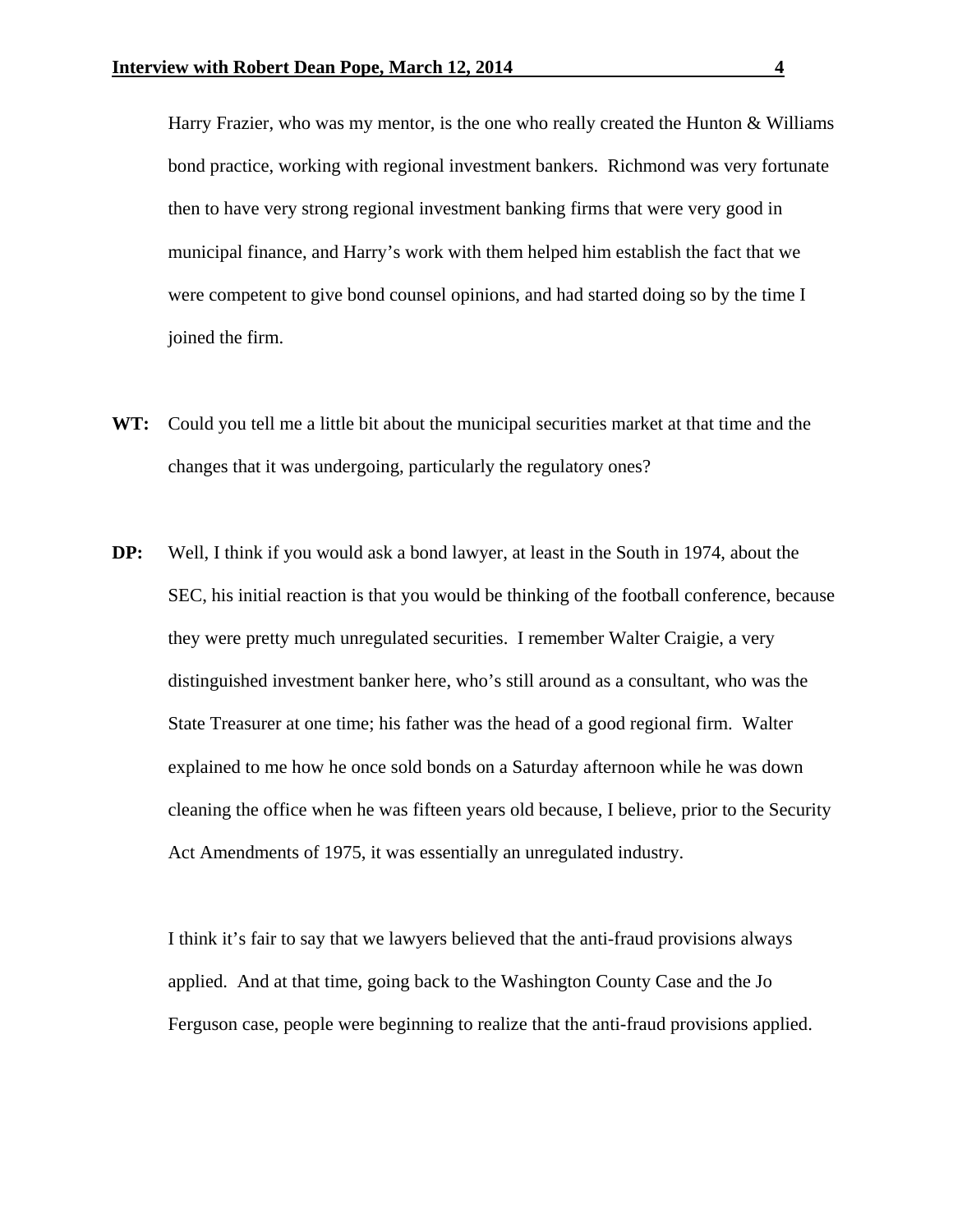But most municipal issuers, I think, really didn't even think about that. Prior to the New York City crisis, municipal disclosure was very skimpy.

 The reasons for that are not as bad as they might seem in hindsight, because the great majority of the bonds were general obligation bonds. We were just, when I started practicing, getting into the great shift in which the percentage of bonds that were general obligation bonds was dropping precipitously, the percentage of revenue bonds was going up, and private activity bonds were growing dramatically. And both governmental revenue bonds and private activity bonds brought to bear securities law concerns that pretty much just didn't exist with general obligation bonds.

- WT: Were your clients at that time mainly issuers?
- **DP:** Most of our work was as bond counsel to cities, counties, and towns, special agencies, like the Virginia Education Loan Authority or the Virginia College Building Authority. That was a time in which Virginia and other states were creating various special agencies to do kinds of bonds. But, from early on, we also had a good practice as underwriter's counsel in municipal finance.
- WT: And were the clients mainly regional ones, then?
- **DP:** Well, our bond clients, at that point almost all of them were Virginians. We from early on had done some little work in West Virginia. I was involved, I think, in our first issue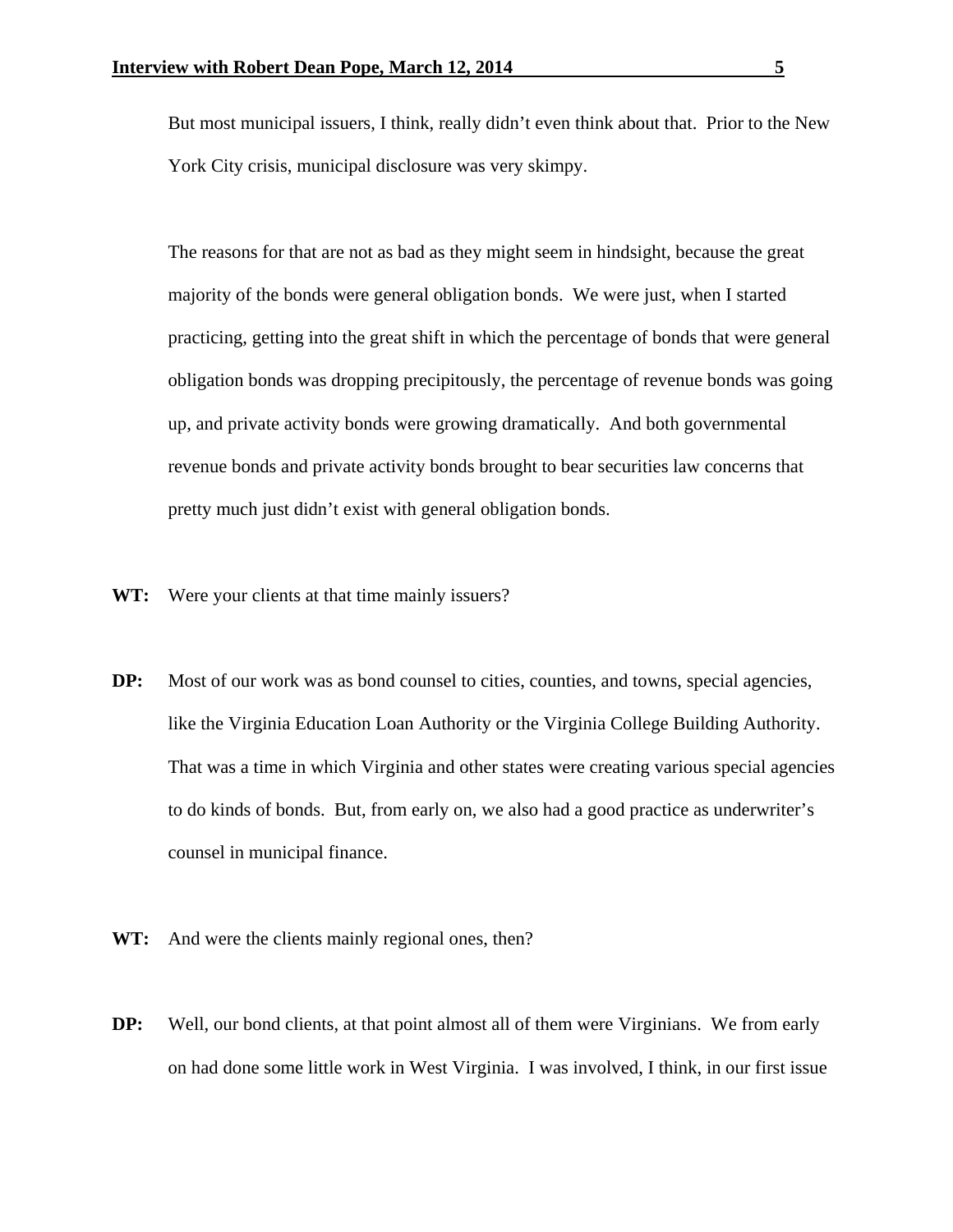in North Carolina, probably in the late '70s. Our work as underwriter's counsel was mostly for regional investment banking firms, but not exclusively. If a Wall Street firm came down and needed underwriter's counsel for a major Virginia issue, they would frequently hire us as underwriter's counsel.

- **WT:** And was the question of the tax exemption of bonds a major issue at that time? Were there legal gray areas in that?
- **DP:** Bond lawyers had started to worry about tax exemption by the time I started practicing law. There was a time, thirty or forty years earlier, where it was often so uncontroversial that it was not even addressed in an opinion, but by the time I started practicing we had had the Tax Act of 1968, which had put the first limitations on private activity bonds and created the first tax matters. So in hindsight, the tax analysis looks pretty simple going back to 1974, but it was not fundamentally different from what it is now. We just had a lot less rules, simpler rules. It was almost impossible to screw up a tax exemption of a true general obligation bond, whereas now it's quite easy to mess it up.

 But the private activity bond tests were already in place. It was 25 percent bad use, as opposed to the current 10 percent limit and 5 percent limit. So the development of the tax law analysis was well underway, a specialization of that. We went through the process of trying to figure out how much of the tax work we would do ourselves, how much of the tax work we would look to pre-existing tax specialists in our firm to do. I think we reached a good compromise on that with our doing most of the work.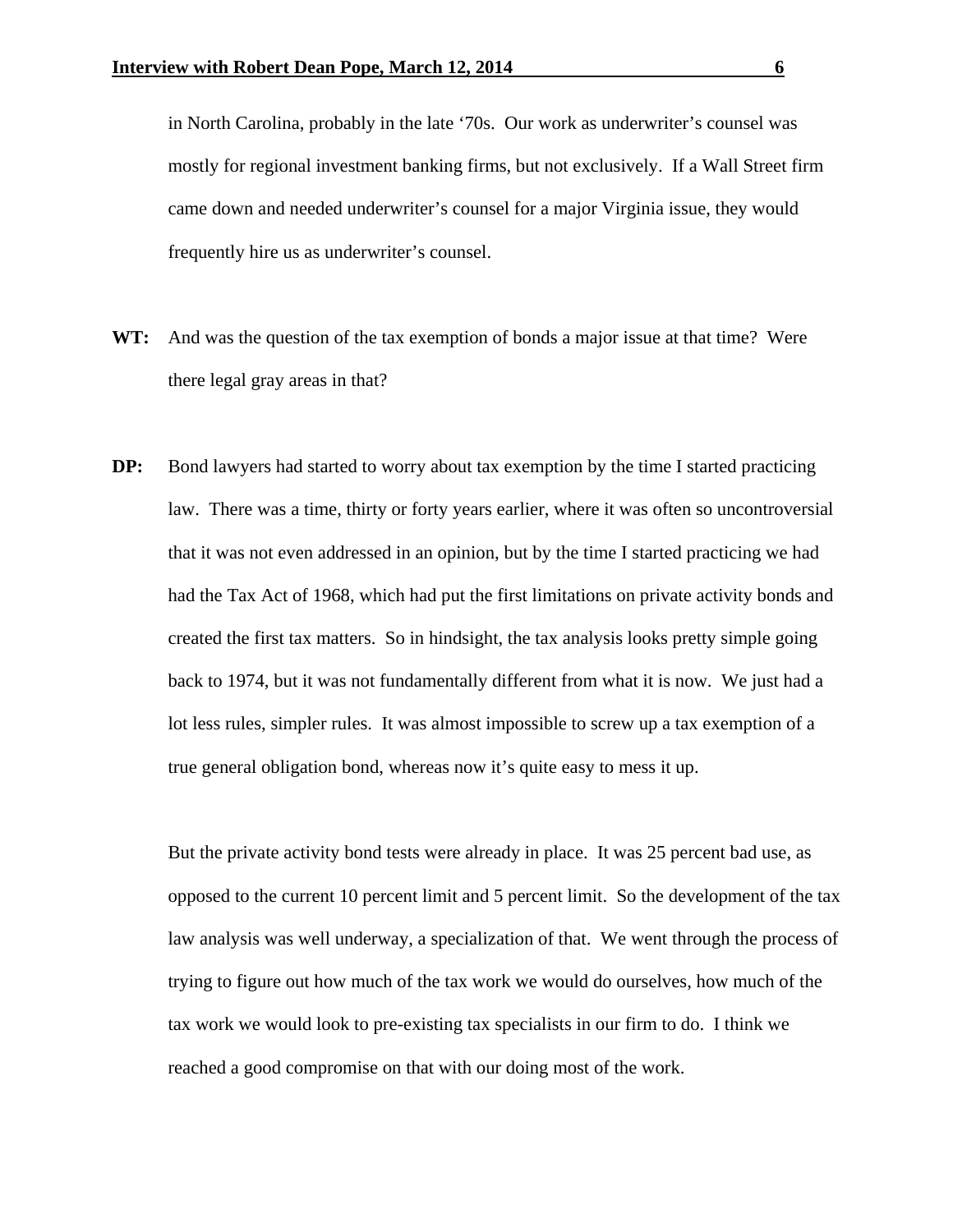There would still be firms in those days where if you went to a documents meeting and you asked a tax question, the bond counsel would say, "Well, I'll have to get with my tax colleagues and get back to you." I've hidden behind that remark myself many times, but I think we took the view, that I think most of the major bond firms took, that we would have, even if we had tax specialists within the bond group, bond lawyers who would be prepared to be part of the financing team that worked on the deal.

- **WT:** And throughout the late-1970s and early-1980s, that was a period of, really, an increase in things like industrial development bonds.
- **DP:** Right, the growth of those were tremendous. Part of it of course was the states realizing and succumbing to political pressure, that even if the legislature had some doubts about the propriety of these, it was a perfect beggar-thy-neighbor kind of situation. If there were going to be tax-exempt industrial development bonds in Mississippi and Louisiana, then Virginia should have them too. Part of that was competitive advantage.

 In one state where we practice, and continue to practice a lot, North Carolina, the Supreme Court initially held industrial development bonds were unconstitutional, and that was eventually overturned by a constitutional amendment. So, certainly by the time we got up to the major reforms in the 1986 Tax Act, pretty much every state had opened its doors on the understandable theory that it didn't cost them anything to do that.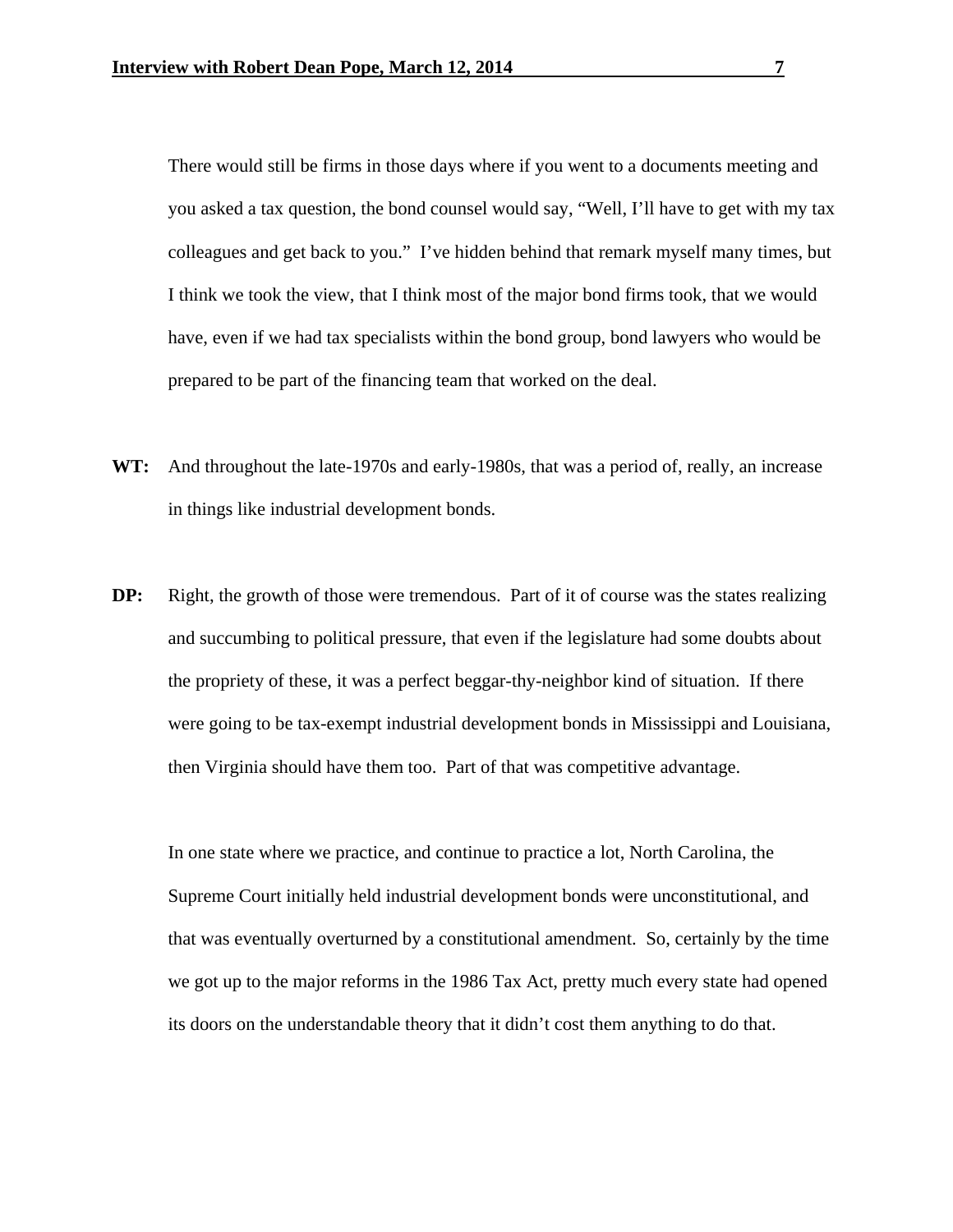- **WT:** So tell me a little bit, then, if the creation of the MSRB and that whole shift in regulation had a major impact.
- **DP:** Well, that of course grew out of the New York crisis, and the New York crisis and the resulting report, I think, confirmed for some of us what we'd always believed, that, one, the anti-fraud provisions of securities laws, applied to the issuance of traditional municipal bonds, and that, two, disclosure needed to be looked at more carefully, particularly in light of the fact that more and more bonds were looking more and more like corporate debt rather than the general obligation debt, even traditional revenue bonds, in terms of being enterprises that involved economic risk.

 That process was slow. It was helped by the GFOA guidelines and the GFOA recognizing the process. I think that the organization I was most involved with in those days, the National Association of Bond Lawyers, played a very important part in that. And I still remember, I think it was right after the most recent edition of the GFOA guidelines came out in the early '90s, going to a GFOA meeting and hearing a chief financial officer of a major issuer saying, "I don't think the federal securities laws apply to me. That's the underwriter's problem." That view steadily has eroded as a result of SEC actions, Orange County and others, but it didn't disappear instantly.

**WT:** So in the 1980s, then, as you mentioned, there was the 1986 Act and then, later on, 15c2- 12. Could you talk a little bit about the changes in that period in general? I know that there's more of a move towards the retail part of it.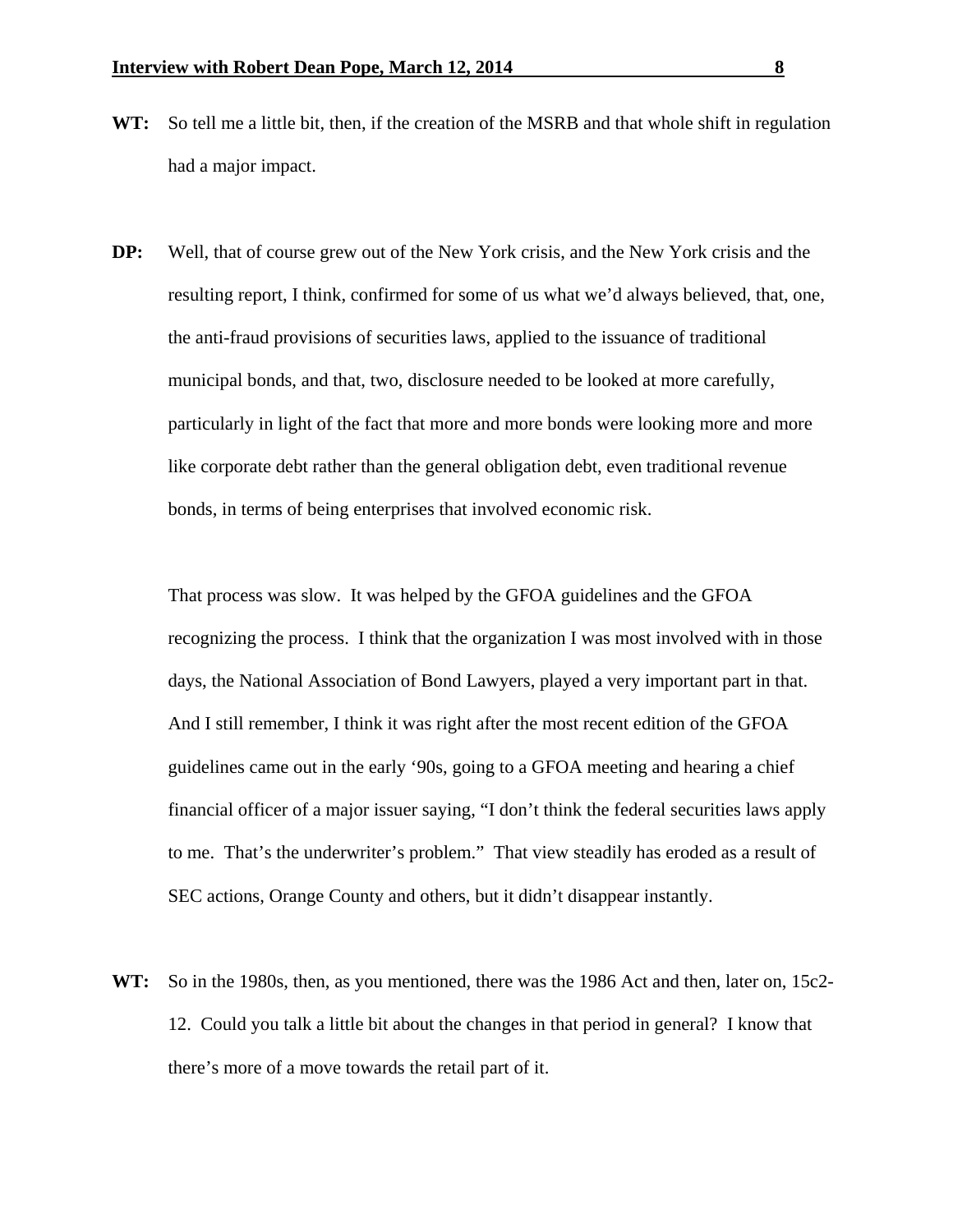**DP:** Well, let's separate them, because the '86 Act has really fundamentally altered the tax practice by making it more complicated, by creating rebate, by, as I said, making it possible to foul up the tax exemption of an old-fashioned GO bond issued to finance a courthouse, and so the bond counsel practice became much more complicated.

 To a certain extent, it meant that bond lawyers at least should have recognized they needed to be better than some of them were. And there was some filtering out, as law firms recognized that doing just a little bond work is very hard business in terms of being able to stay on top of the expertise that's required.

 And there were predictions that turned out to be mostly untrue about a huge decline in volume. I was on the board of NABL at that time and we had contingency plans for, I think, a 60 percent drop in our membership, which did not happen, because creative lawyers, and especially creative bankers, still found ways after the 1986 Tax Act to do a lot of bond issues.

The  $501(c)(3)$  exempt organization bonds continued, pollution control and airport private activity bonds – I mean, there was still a lot of that kind of stuff out there, as there still is today. And I gather once again Congress and the administration are considering whether there's still too much of that stuff. But, I mean, what they got rid of were those things that I think were most provocative politically, the burger bonds and the skybox bonds and things like that.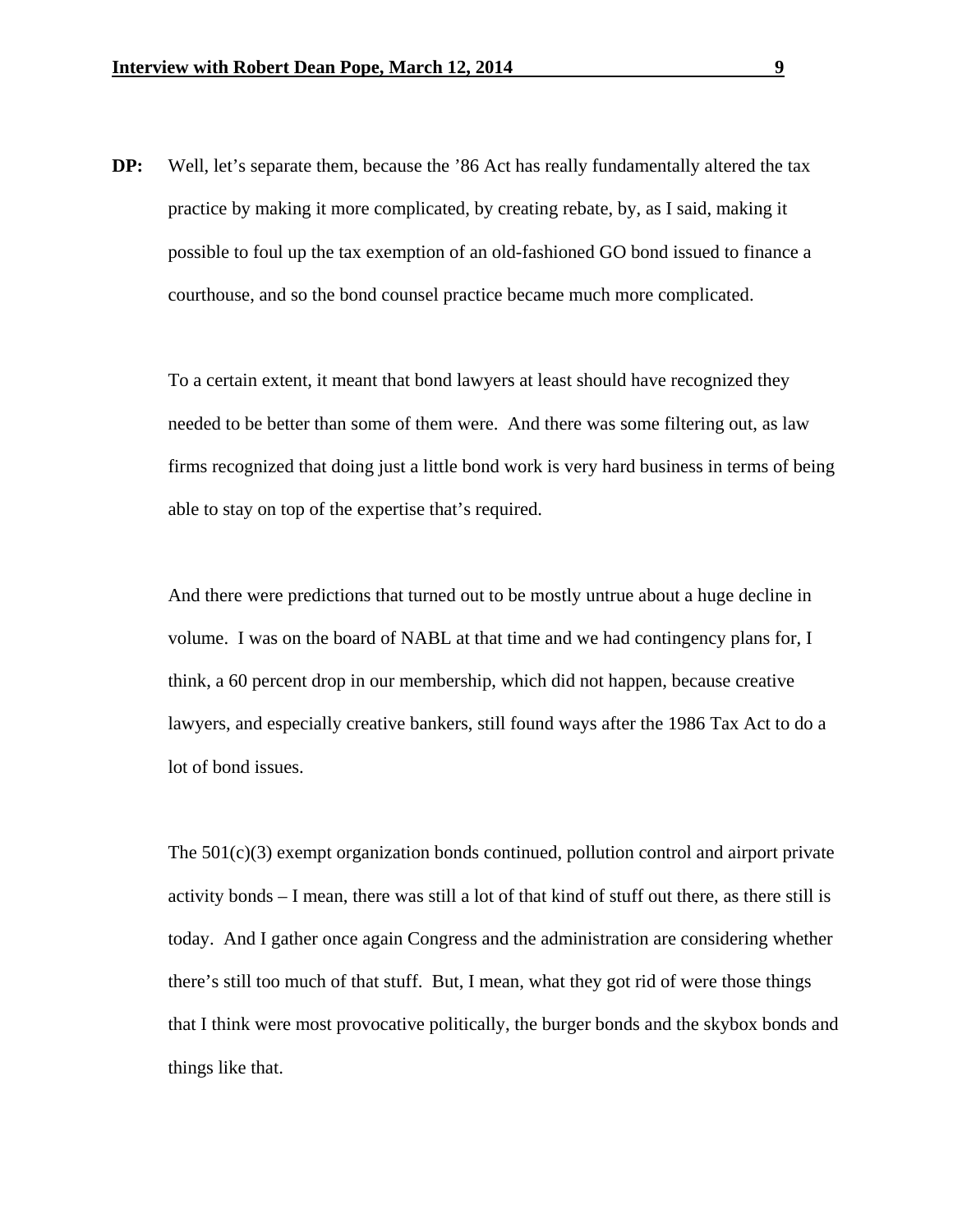- **WT:** What were those, the burger and the sky box bonds?
- **DP:** Well, going back to the history of industrial development bonds which goes back to Mississippi in the 1930s in the BAWI, Balance Agriculture with Industry Act – the original state law of public purpose was industrial growth, on the theory that Mississippi needed to get textile mills to move from New Jersey and Massachusetts down to Mississippi. And, so, in many states, job creation was the public purpose that met the state law requirements, which are frequently overlooked, that all government action must have a "public purpose."

 But, as I mentioned, that eroded as states decided, well, if they're going to issue burger bonds in Virginia, why, we should certainly issue them in Georgia too, so we'll be as competitive. I mean, it's a genuine question as to whether financing retail activities is a public purpose. At least it's a different question from whether you're creating jobs, particularly if you're poaching jobs from another state, because the total amount of hamburgers eaten in a state is probably not going to go up as a result of a bond issue that provides assistance to a particular burger monger.

 And so those questions, many of those questions, state law questions sort of got deferred because of the restrictions of the 1986 Tax Act, although I think that they're still out there under many state laws: What is the public purpose? And there's still the dangerous tendency of public officials I think, from a public policy point of view, of borrowing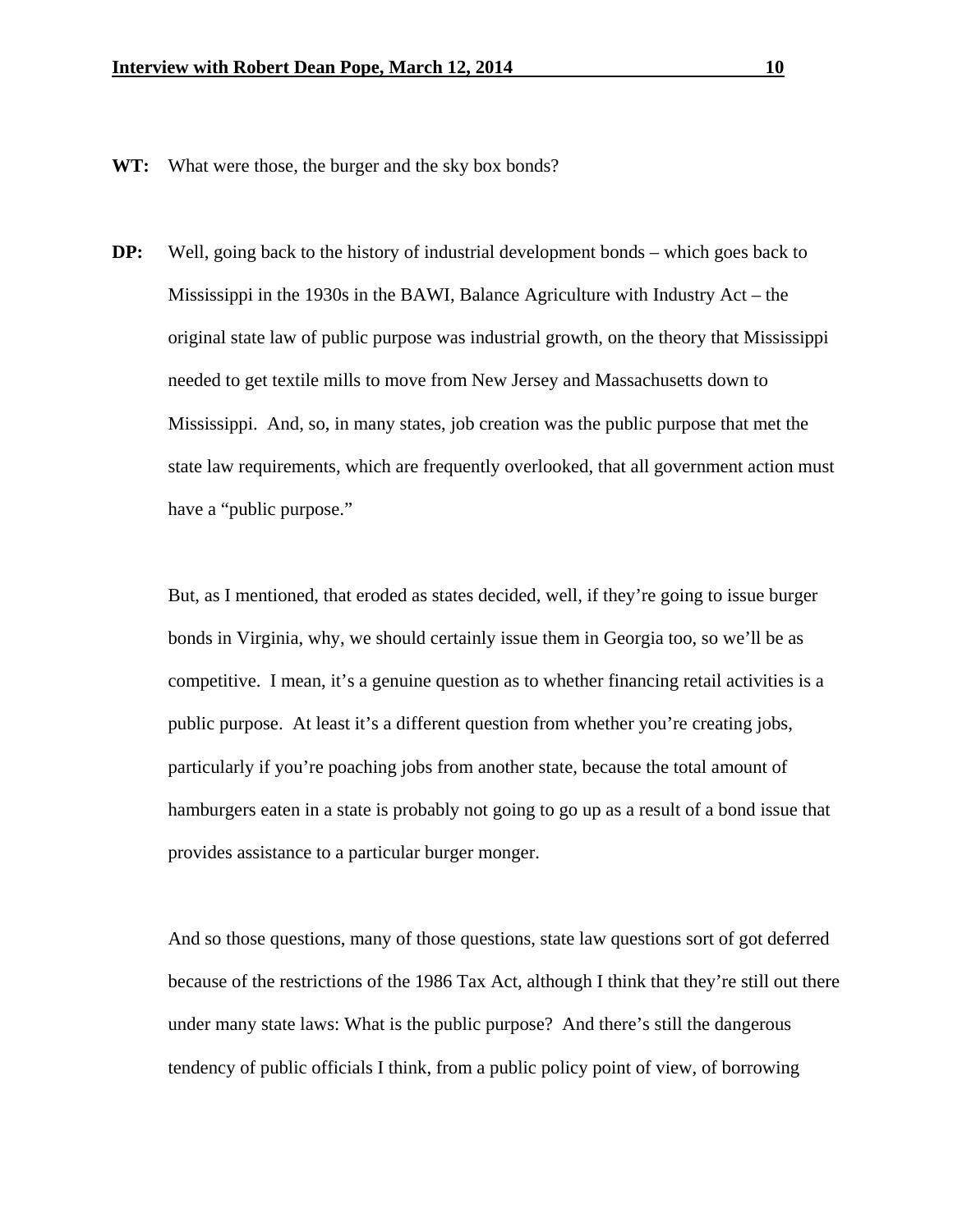money for economic development. It is fraught with risk and uncertainty, and it is in one sense spending tomorrow's money today.

 Those issues are still out there, I think. Most states have gotten much more sophisticated about dealing with them than they used to, but they're still out there. But the '86 Act was really the reaction – the principal reaction was to the fact that the '86 Act is what changed and complicated the tax laws. The securities law concerns were much later in coming, generally. I mean, we had had New York, we had the Washington County case, and the other cases I mentioned, but there wasn't very much of enforcement and it wasn't a matter of great concern.

- **WT:** The defaults, for example, like WPPSS, didn't have a major impact?
- **DP:** Well, you're taking me right I wanted to go. I mean, I think that it was WPPSS and the WPPSS report that triggered a chain of events that's still going on in terms of gradual, not instant, change in the securities law regime for bonds. In some senses, WPPSS is interesting. Well, first of all, the fact that the acronym for the world's largest municipal default is pronounced "whoops" does show that God has a sense of humor. But it also is a classic bond law case. The default arose because of state law, a state constitutional law issue, which is what we bond lawyers are originally supposed to know about.

 But that did generate the first version of Rule 15c2-12, and the slow recognition by issuer groups, by the PSA (as it then was), and other groups that this was a responsibility for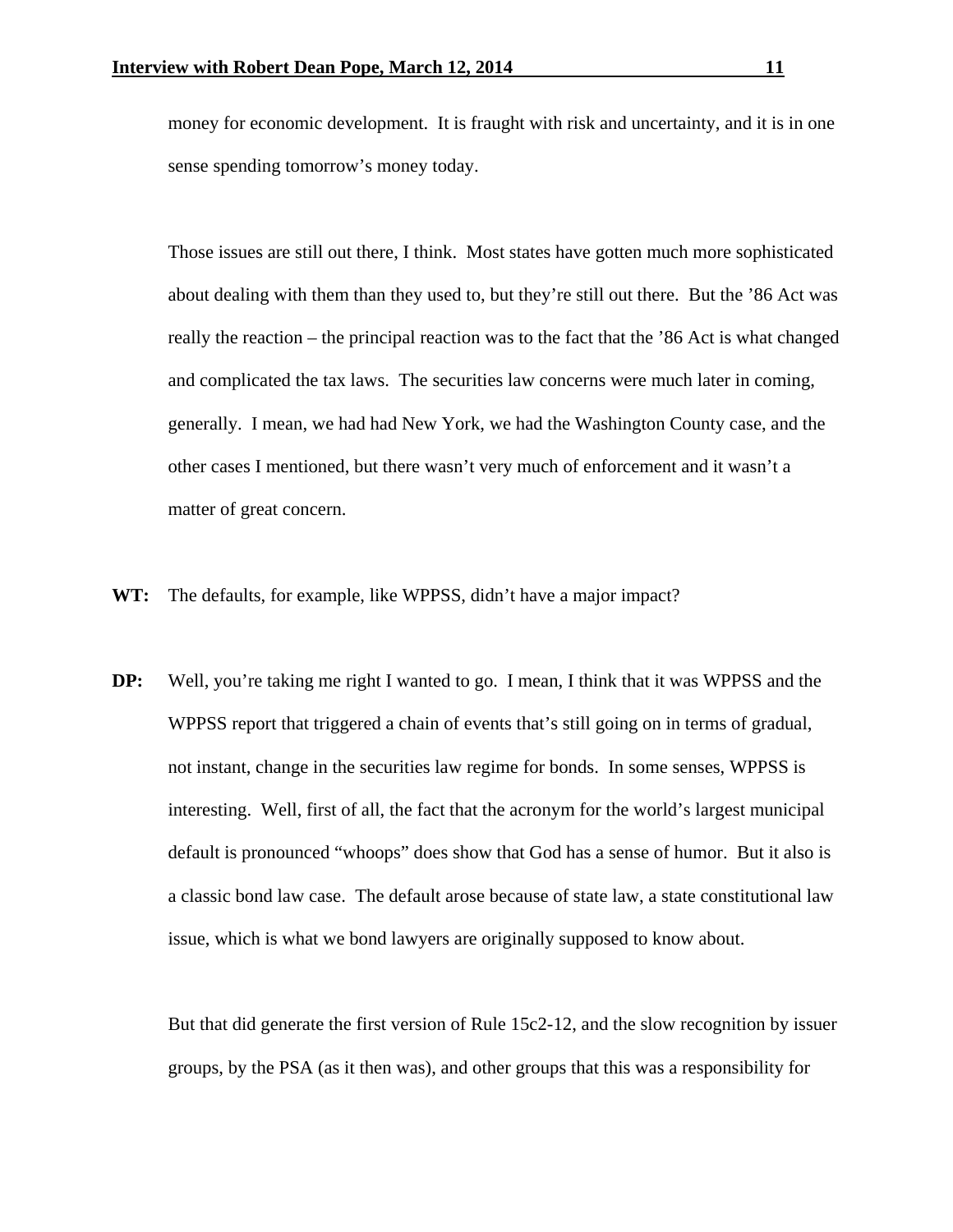which you could be held liable, both in SEC actions and in private actions. But it was a very slow process. I think it's natural that an industry that has never really been regulated does not embrace regulation, even if it's rational and limited.

And the first round of 15c2-12 and related SEC pronouncements established what I think most of us thought would be made clear, that basic responsibilities under the anti-fraud provisions for both issuers and underwriters are not materially different in municipal securities than they are in corporate securities: the same basic concept of full disclosure, the same basic two-pronged test, no material misstatements, no material omissions. In theory, it's pretty simple without the complications of a registration system.

The next stage of development was the concern about the complete lack in many cases, and a serious lack generally, of secondary market disclosure. So that led to round two of 15c2-12, which is the continuing disclosure requirements, and once again this whole development reflects the peculiarities of state and local government finance in the federal system. I think this affects the sensitivity of both Congress and the SEC and the courts. And it was also directly affected by the Tower Amendment, which came with the creation of the MSRB and all that, which required the regulatory system to dance a bit and do indirectly what the Commission probably would prefer to do directly.

Hence, 15c2-12 is an underwriter conduct rule. It is not a rule that directly applies to municipal issuers. And I think the SEC is still sort of wrestling as to how much jurisdiction it properly has, and can convince the courts it has, for violations of 15c2-12,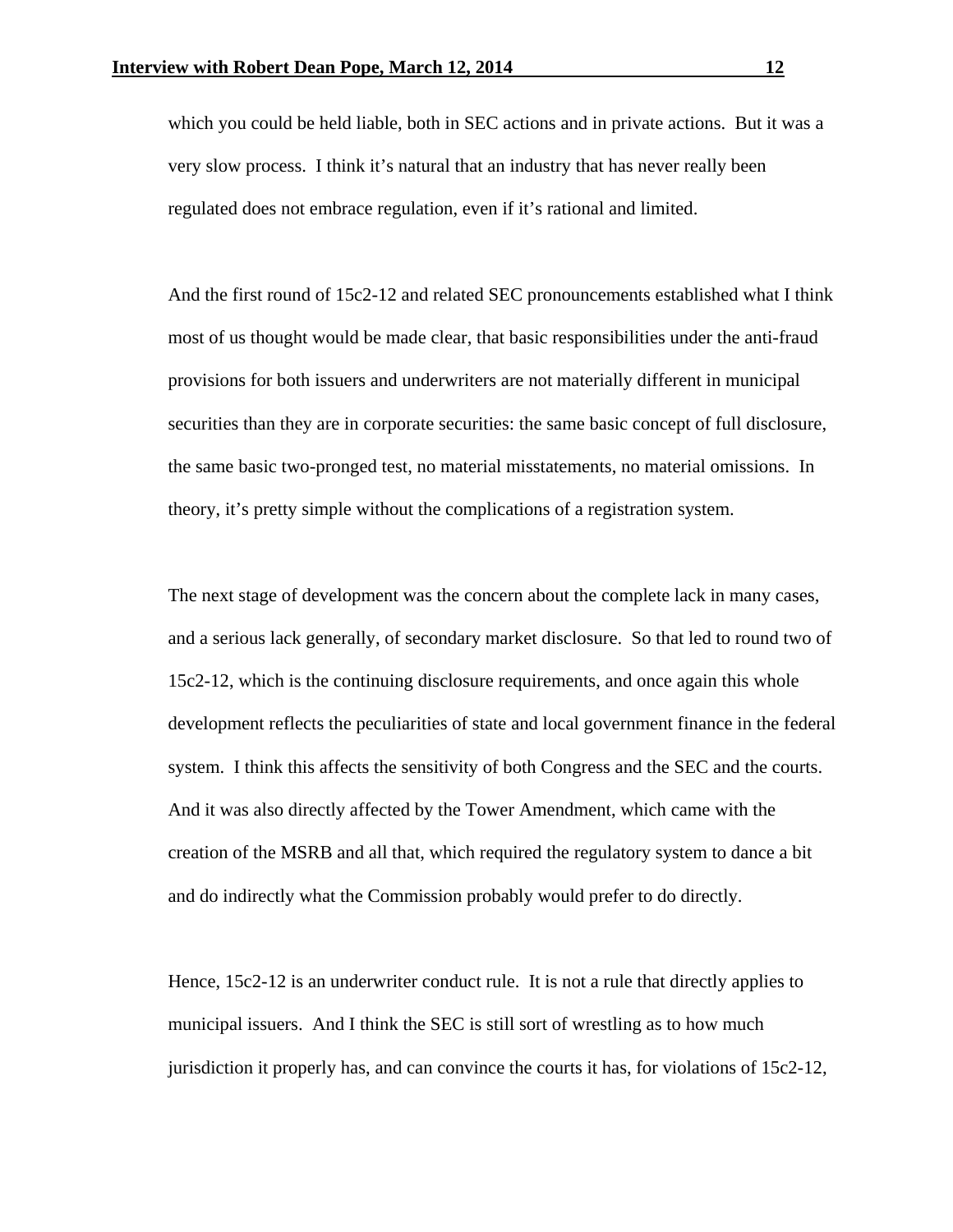because, again, it's an underwriter conduct rule. If an issuer breaches its 15c2-12 agreement, that's a contractual problem under state law, not directly a federal securities law problem.

The continuing disclosure development prompted by that caused a major change. It also caused a lot of misunderstanding. I participated in a number of programs right after round two of 15c2-12 was implemented that indicated that a lot of institutional investors thought that 15c2-12 required municipal issuers to disclose any material event that happened at any time. It does not require that.

So the gradualism. If someone were looking at this from the outside, it would seem strange that it developed in the fashion that it did. And that, again, I think is a reflection of the history of the federal system and the attempt of the federal government, and the Congress, and the IRS to a certain extent, and the SEC to a certain extent, to recognize that state and local governments were entitled to a certain amount of autonomy as they carried out their public purposes.

- **WT:** Do you have an opinion as to whether or not the restrictions of the Tower Amendment make things like 15c2-12 unduly awkward from a legal standpoint?
- **DP:** I'm not aware of any case where the Commission has been unable to take action against what I considered serious fraud. They clearly would like to have a more unfettered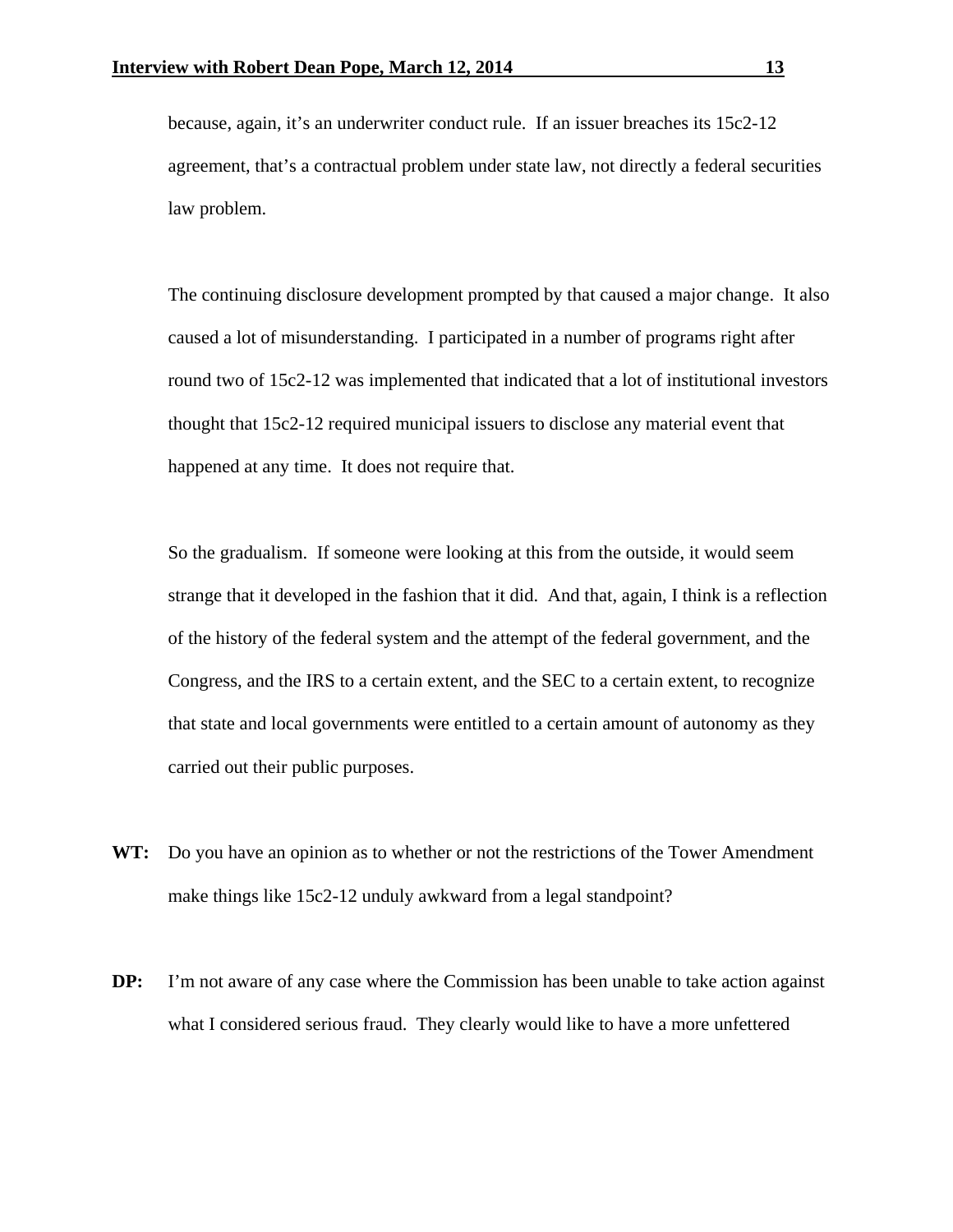power to go directly after municipal issuers, but I'm really not convinced that it is necessary for them to carry out their job.

- **WT:** So, let's talk a little bit more about some of the general changes in the bond market at this time. I know that there's a sort of long running move towards a more retail-oriented market. Did that change the practice?
- **DP:** I don't think it changed the practice of the average bond lawyer. Bond lawyers, even functioning as underwriter's counsel, don't get into those issues as much. One of the very interesting things for me in being on the MSRB was that was really my first exposure to issues related to distribution, secondary market, trading prices and all that. The average bond lawyer just doesn't get involved in those. And so that was a very enlightening experience for me, in terms of seeing the things that happen in those worlds, and indeed some of bad things that happen in that world.

 When I was first on the MSRB, they handed us some redacted information. This was in the early days of trading reporting, which is something I previously had absolutely nothing to do with. And they handed it to those of us who were the five members of the new class, various trading data showing multiple trades between a group of traders, and it was completely incomprehensible to me. And one of my colleagues, the late Damon Smith, a wonderful guy who was an investment banker, immediately said, "These boys are doing bad things," in terms of daisy chains and stuff like that. But the average bond lawyer doesn't get involved in that.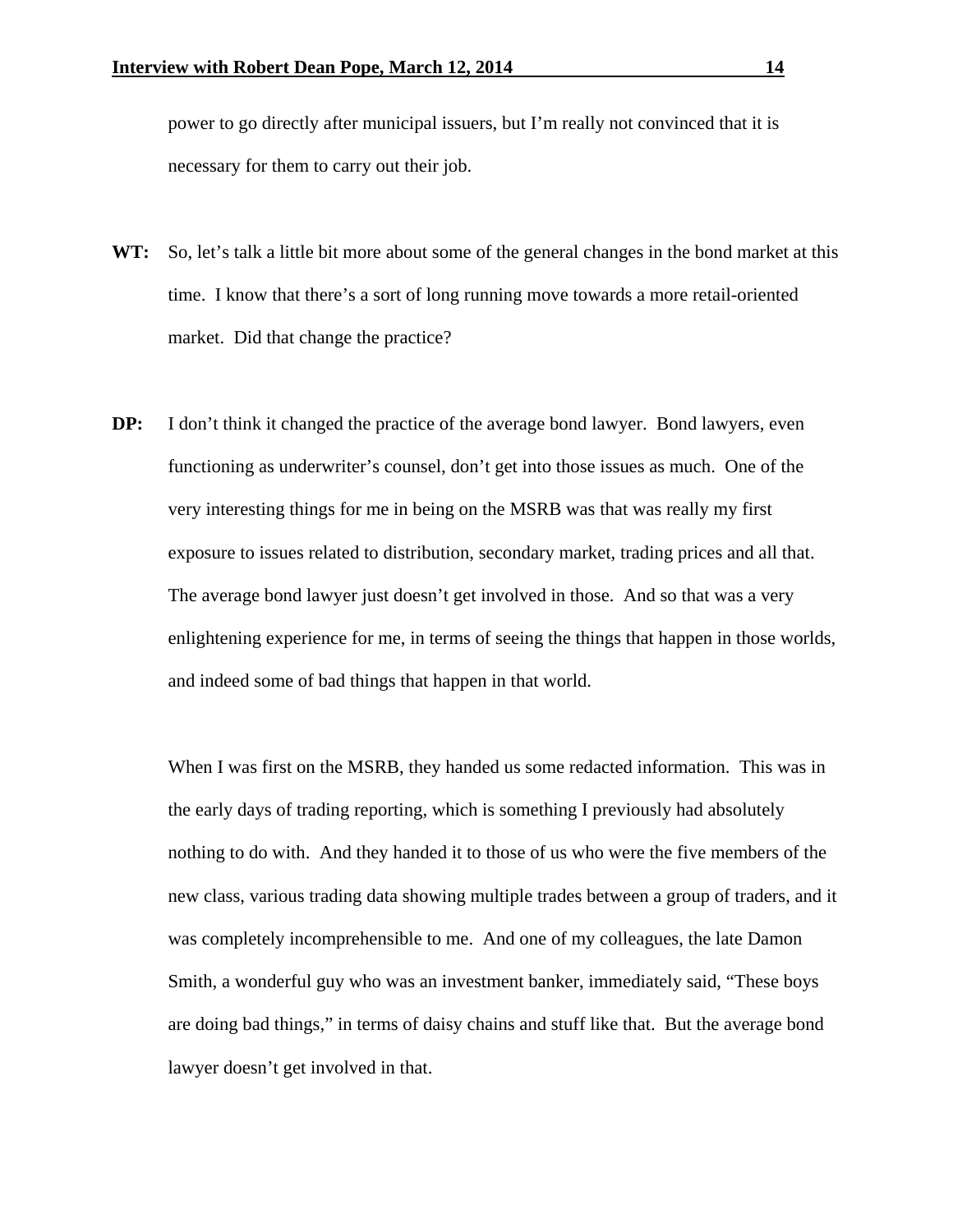**WT:** And I know you mentioned at the beginning that there is more of a shift towards negotiated bonds, revenue bonds and that sort of thing already, when you were starting out. I know that increases with time, as well.

**DP:** Yes.

- WT: Can you discuss that a little bit?
- **DP:** Well, again, I think it quite properly said that the old levels of disclosure were inappropriate. It is true that if you have a true general obligation bond – and thanks to Detroit and Jefferson County we're finding out that there are all kinds of general obligation bonds – the disclosure is pretty simple in terms of the locality and its tax base. But it did mean that we were suddenly working on financings that were much more like traditional businesses in that they were enterprises, and that was hospitals – whether it be governmental hospital, or nonprofit hospitals – private businesses, airports.

I mean, there are all sorts of governmental enterprises, sea ports, airports, parking systems that required the disclosure to, again, look more and more like traditional corporate disclosure. That process evolved, and it's continuing to evolve, but I think it's pretty far along. Thirty, thirty-five years ago, it was not clear what the disclosure should be, it was not clear who should get comfort on it.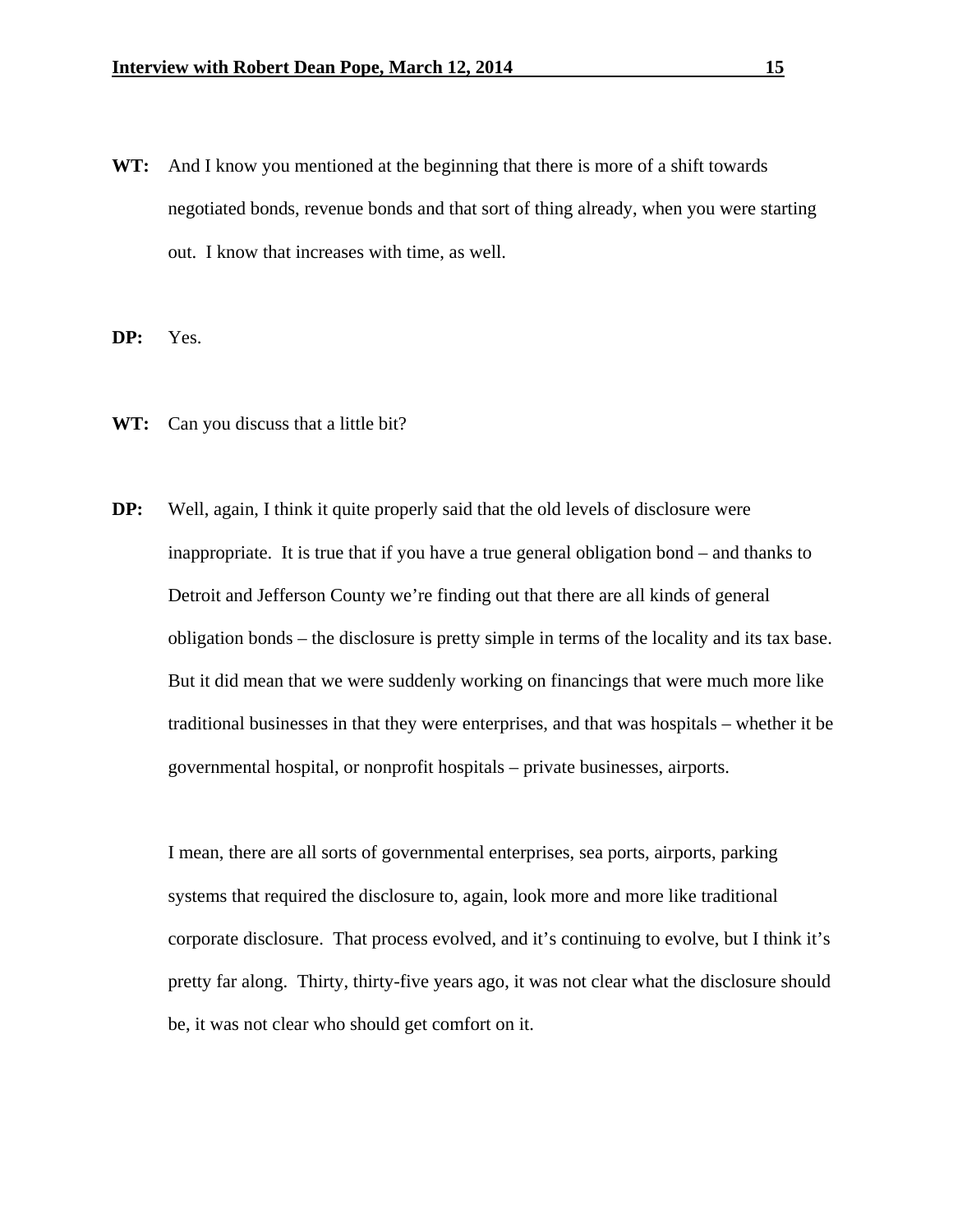Frequently there was no underwriter's counsel. The role of special disclosure counsel did not exist then. The county attorney, let's say if it's a county bond, might give a no-litigation opinion and maybe even an authorization opinion, but probably didn't give the kind of securities law opinion that a company counsel would give in a corporate offering.

But over time the evolution, at least with respect to revenue bonds, became very clear and financings became much more like traditional corporate offerings in that you had bond counsel, underwriters, underwriter's counsel and counsel for an issuer. Sometimes it was the county attorney or city attorney, sometimes it was a law firm, that at least started to be involved in the disclosure process, so it began to become much more like a traditional corporate finance practice.

- **WT:** I know that the number of issuers has always been very large and that they've come in a very large variety. Have you noticed any change over time from, say, the '70s to the early '90s?
- **DP:** Well, there are still a remarkably large number of very small issuers who very efficiently borrow money. A particular interest of mine has sort of been why America developed this very efficient system and most of the rest of the world hasn't. There have been developments in Europe, Western Europe and Eastern Europe and in other places, even China, about local government finance, but the national governments have never had the courage to create the kind of independence that state and local governments have in this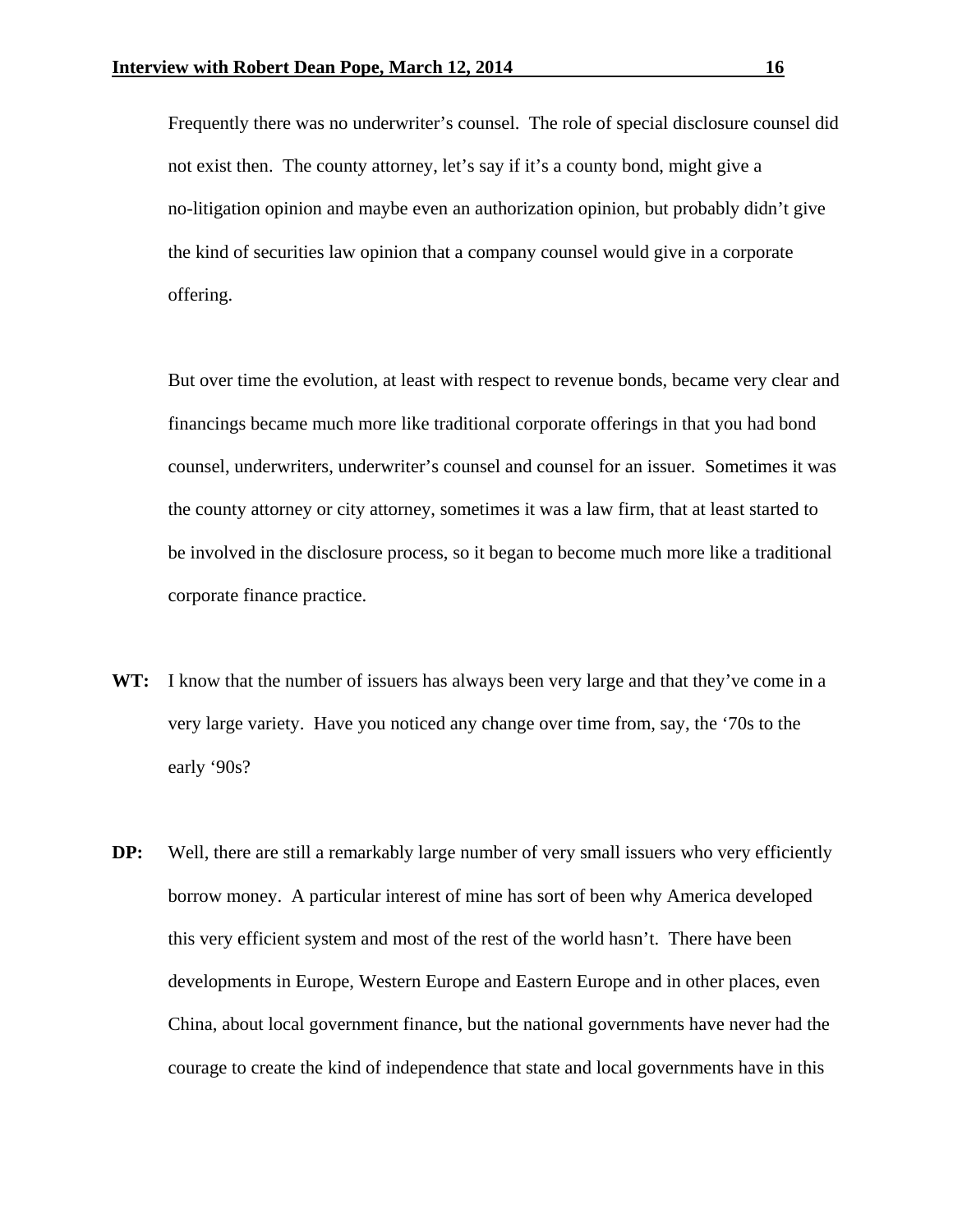country. And I think the fact that a small school district in Rhode Island can borrow money efficiently is a great strength of the American economic system, in terms of people making decisions about schools and roads and whatever.

But it is still true that, while there are lots of large issuers, there are lots of small issuers. I think the SEC recognizes that those of us in private practice don't always think they go quite as far as they should in recognizing the cliché that's always used in this discussion: one size does not fit all. But it is still a regulatory dilemma in writing rules that apply to the Metropolitan Washington Airports Authority and a small town of 500 people that just cannot pay for the staff and the consultants and outsiders that the Port Authority of New York and New Jersey can pay for, or even the city of Richmond can pay for. It is a regulatory dilemma that will never go away.

- **WT:** Could I ask a little bit about your own career? Of course you move up within the law firm, become a partner, but you're also involved with the National Association of Bond Lawyers, as you said, you become involved with the governance or president of it from – I have to flip through to find the dates.
- **DP:** '87, '88, I think, anyway, many, many, many years ago.
- **WT:** Could you tell me a little bit about how you became so involved?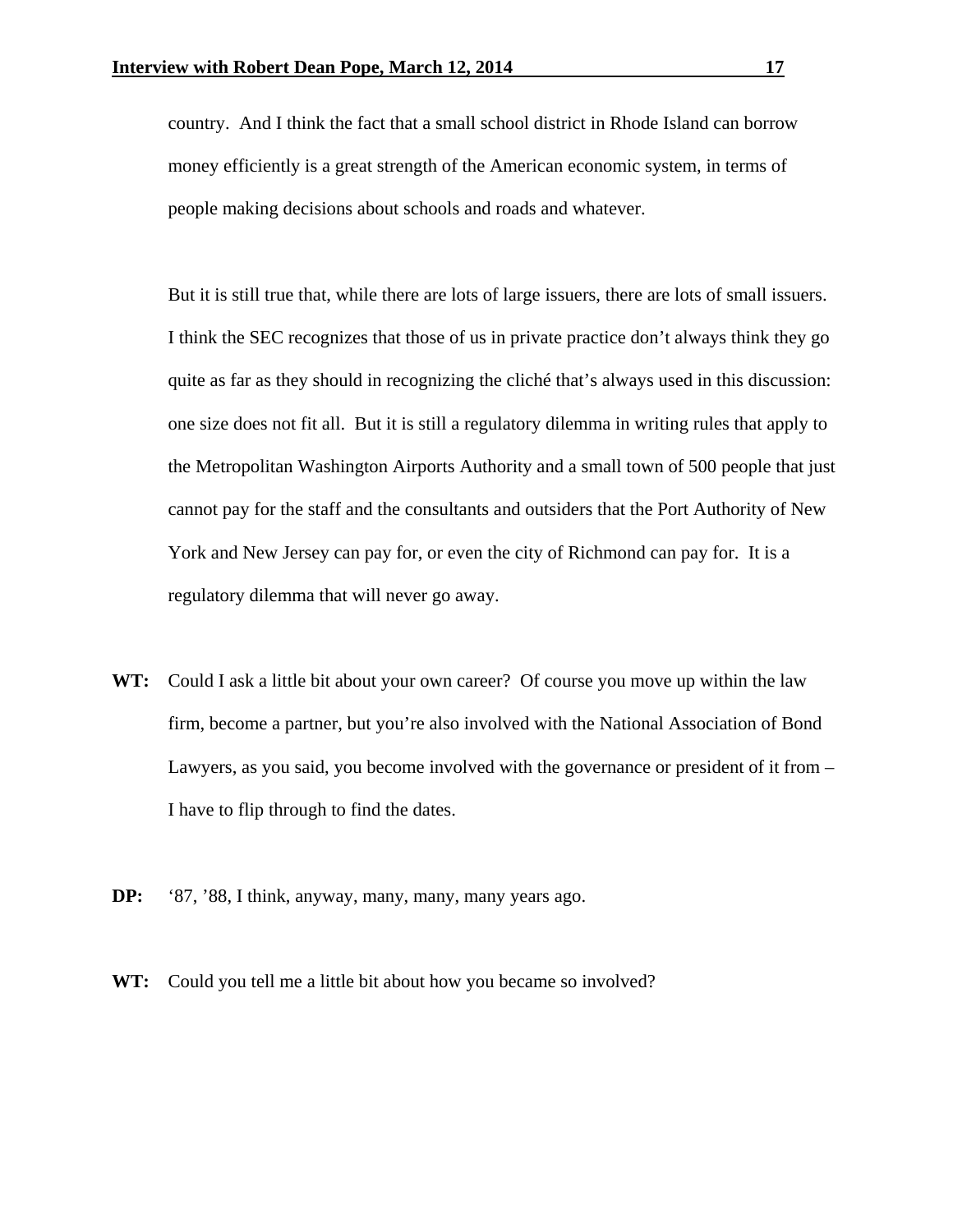**DP:** Well, NABL grew out of the establishment of the Bond Attorney's Workshop, which predated it by a couple of years. I was not present at the creation, but I didn't miss it by very many years. A small group of bond lawyers, Bernie Friel from Minnesota, Fred Kiel from Ohio, and others, were dissatisfied with the continuing legal education materials available to bond lawyers. They recognized correctly that it was already pretty specialized and was becoming more so, and it's fair to say that they didn't think the traditional bar groups, the ABA section on taxation or securities law, really had the time or inclination to address bond lawyer-peculiar issues. In particular, the combination of really three areas of the law – state public finance law, both statutory and constitutional; federal tax law, certainly since the 1968 legislation; and, slower getting around to this, federal securities law – analyses. The early days of NABL and the Bond Attorney's Workshop dealt more with state law, public finance issues, and federal tax issues than they did with federal securities law issues.

That evolution has been slow and steady for that to become a major part of NABL's concern. I mean with NABL – the Bond Attorney's Workshop is now officially part of NABL -- it was not always that way, and it's the leading annual continuing legal education thing and it's very good. In NABL itself, I first got involved as the chairman of the committee on health care financing, and then went on the board and became an officer. NABL was growing because the bond world was growing. It also was making a very conscientious effort to bring high quality continuing legal education to these bond lawyer-peculiar areas.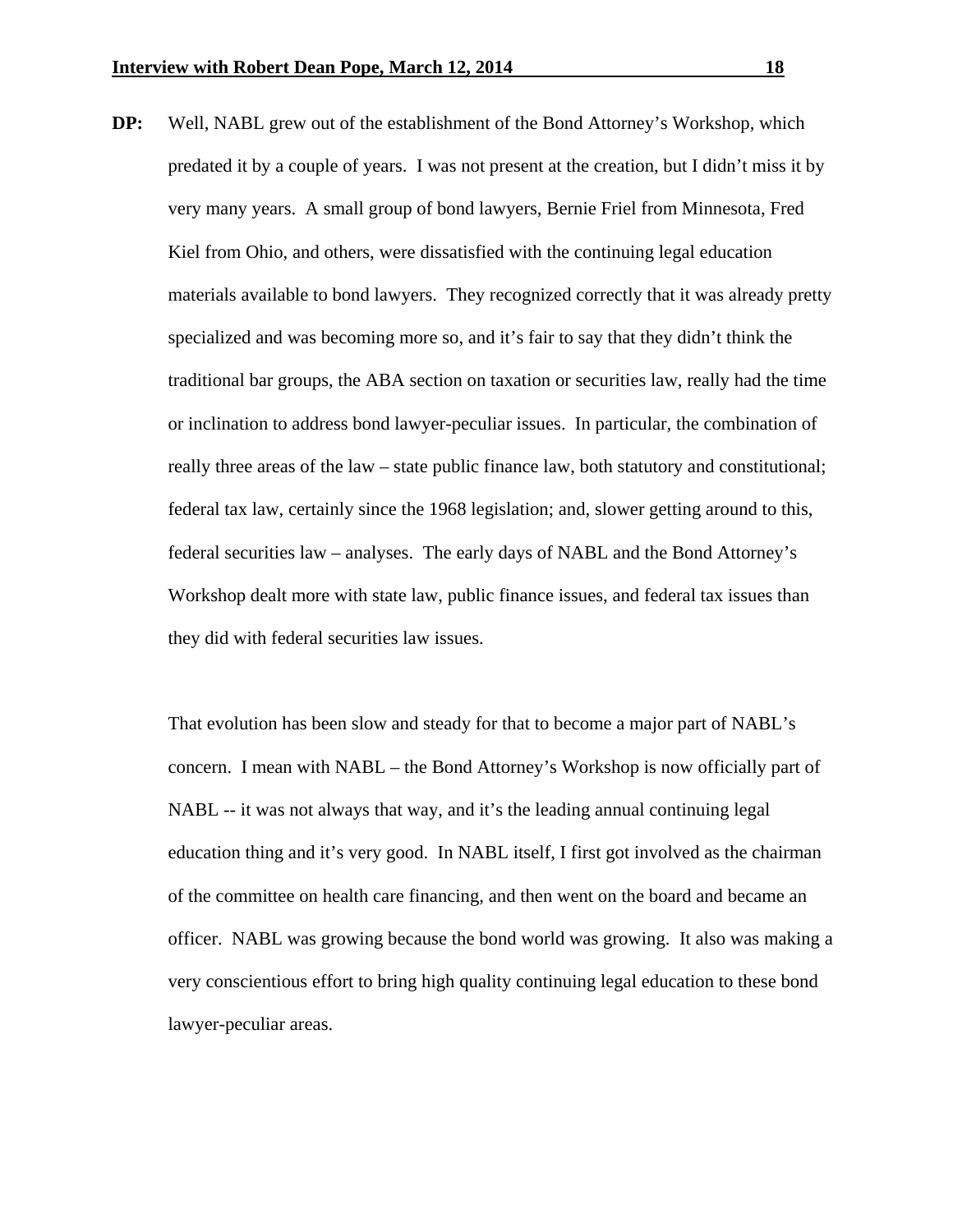When I was on the board the question came up, well, what is NABL going to do beyond continuing legal education? Is it going to influence, or attempt to influence legislation, tax legislation, securities law regulation? And we decided that we should, that we were the people who understood it best, we were the people who were able to do it.

I was on the board in the period when NABL considered what kind of an organization it was going to be. I was part of a small group sent to Washington, and we talked to the home builders and we talked to the GFOA and the National League of Cities. We correctly concluded that we could never be a lobbying power. We didn't have the money; we didn't have the direct political influence. We made a decision that has stood the test of time, in my opinion, that we were going to take as one of our major missions to analyze legislative and regulatory pronouncements and enforcement and comment on them.

And if you look at comments and the things that NABL has done over the last thirty years, the volume is substantial. NABL has done a very good job of being very careful in what it says, being very professional, avoiding hyperbole, of earning the respect of the regulators. It's easier to deal with the IRS and the Commission, because we deal with them directly. Having influence on Congress is a much greater challenge. And that's one of NABL's great successes.

NABL made lots of comments at a meeting with Commission staff on the new municipal advisory rule. NABL has submitted comments on almost every major tax or SEC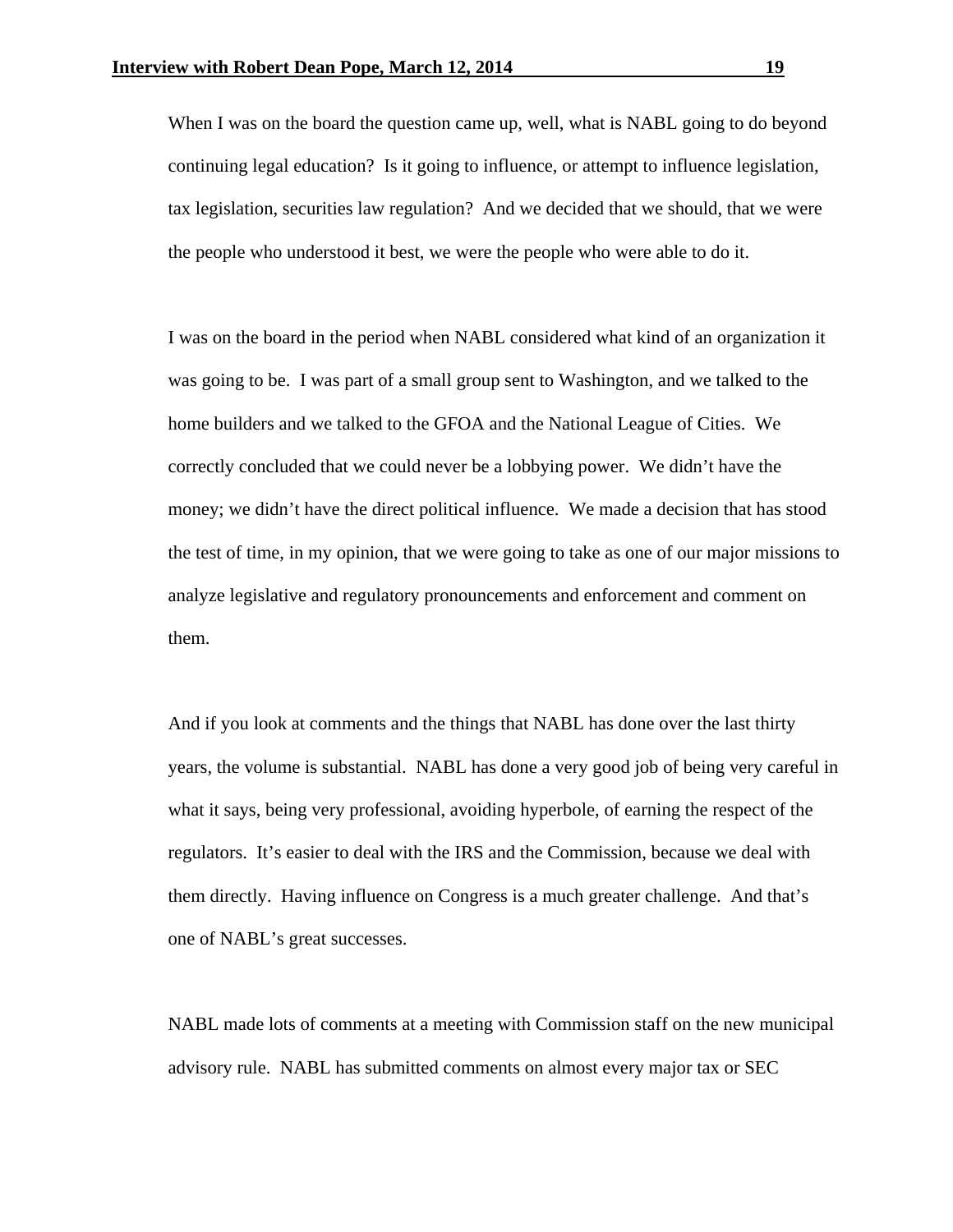regulatory pronouncement of various sorts over the last twenty-some years. That's been very good for our clients and very good for the regulators.

- **WT:** What is the relationship between NABL and, say, what was the TBMA?
- **DP:** Well, let's see, it's gone through two names. Which was first? It was the PSA, and then it was The Bond Market Association, and now it's SIFMA. And there was also another predecessor organization that was for dealer banks back when that concept was meaningful, and it went through a couple of name changes. The relationship has been good. I know a number of us bond lawyers have been asked to participate in SIFMA events, and I participated in a lot in the '80s and '90s. And we usually have staff members from SIFMA, as well as from the IRS and the SEC at the Bond Attorney's Workshop and other educational seminars.

NABL now puts on a tax and securities law seminar each spring. It will be later this month, in Boston, and there will be representatives from the IRS and the SEC there. NABL's also had very good relationships with the GFOA, which has been a major player in that area and the GFOA also can claim credit quite fairly for encouraging its members to embrace good disclosure.

**WT:** So I guess we have a choice, moving into the 1990s, as to whether or not we would want to address electronic disclosure, which has a very long history indeed, or perhaps pay-toplay, or perhaps another subject you think is pertinent.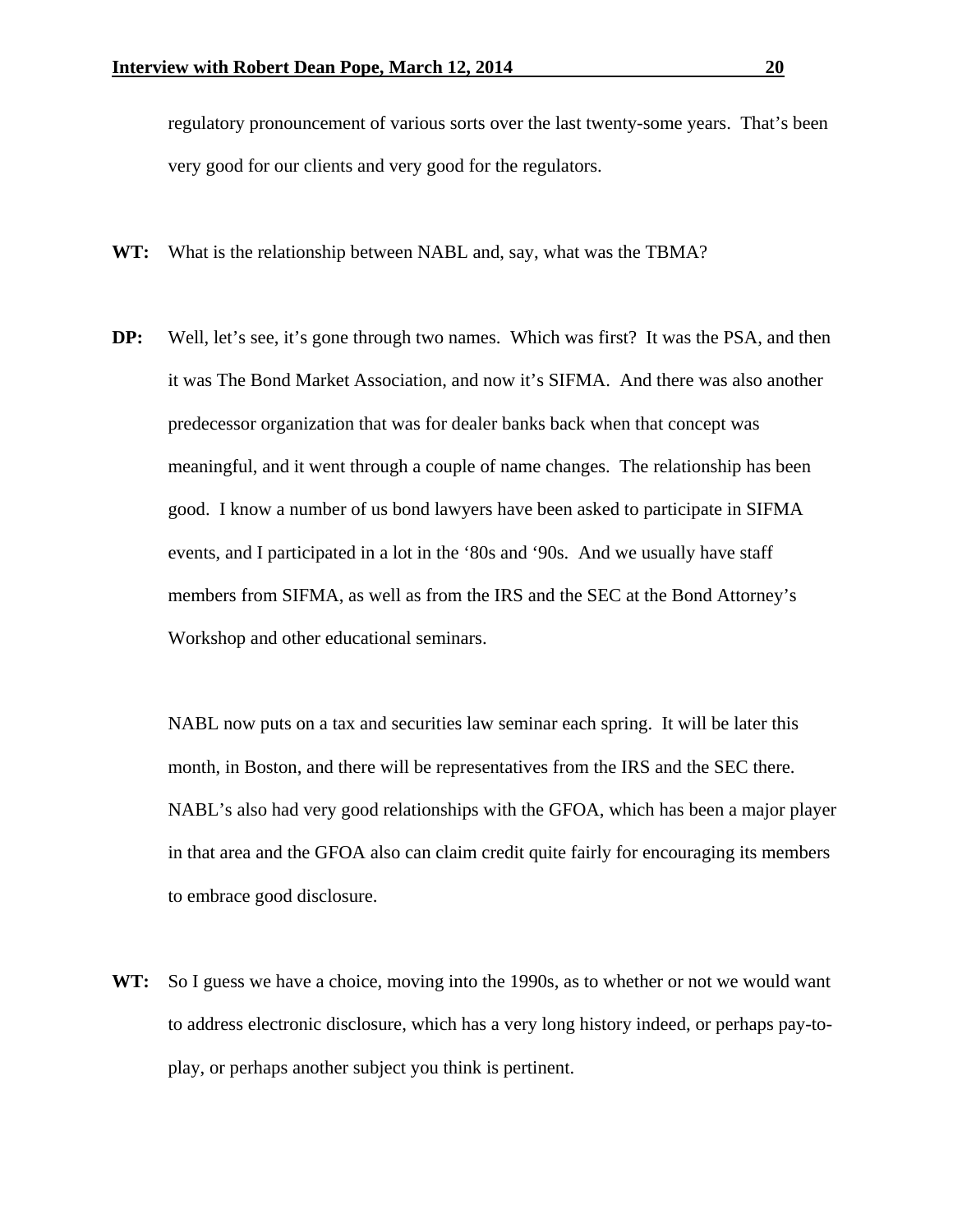**DP:** Well, again, pay-to-play was a subject that most bond lawyers themselves wouldn't have any direct involvement with. I saw it in my three years on the MSRB. It clearly was intended to address a serious problem. I'm not sure it cured that problem, or if there is ever a cure for the problem of allegedly improper influence over public bodies in the selection of investment bankers, any more than you can ever cure the problem of proper selection by public bodies of road contractors or any other major supplier of goods and services where governments buy things.

 I don't assert that that was not important. I don't assert that it wasn't appropriate to respond to it, but I don't think it had profound effects on the municipal industry, and I don't think particularly it had profound effects on the quality of the disclosure. The example I use is if a large issuer was considering five high-quality investment banking firms as its underwriter and one of those five paid a bunch of bribes to get hired, I'm not sure that that directly affects bondholders. I don't think the quality of the disclosure – the investment bankers would still understand their risks, so I'm not sure that – that certainly wasn't an area that practicing bond lawyers spent a lot of time worrying about in that period.

**WT:** As far as being concerned with the ability of the regulators to enforce those rules, is that something that bond lawyers would deal with, or would that be another branch of the firm, even?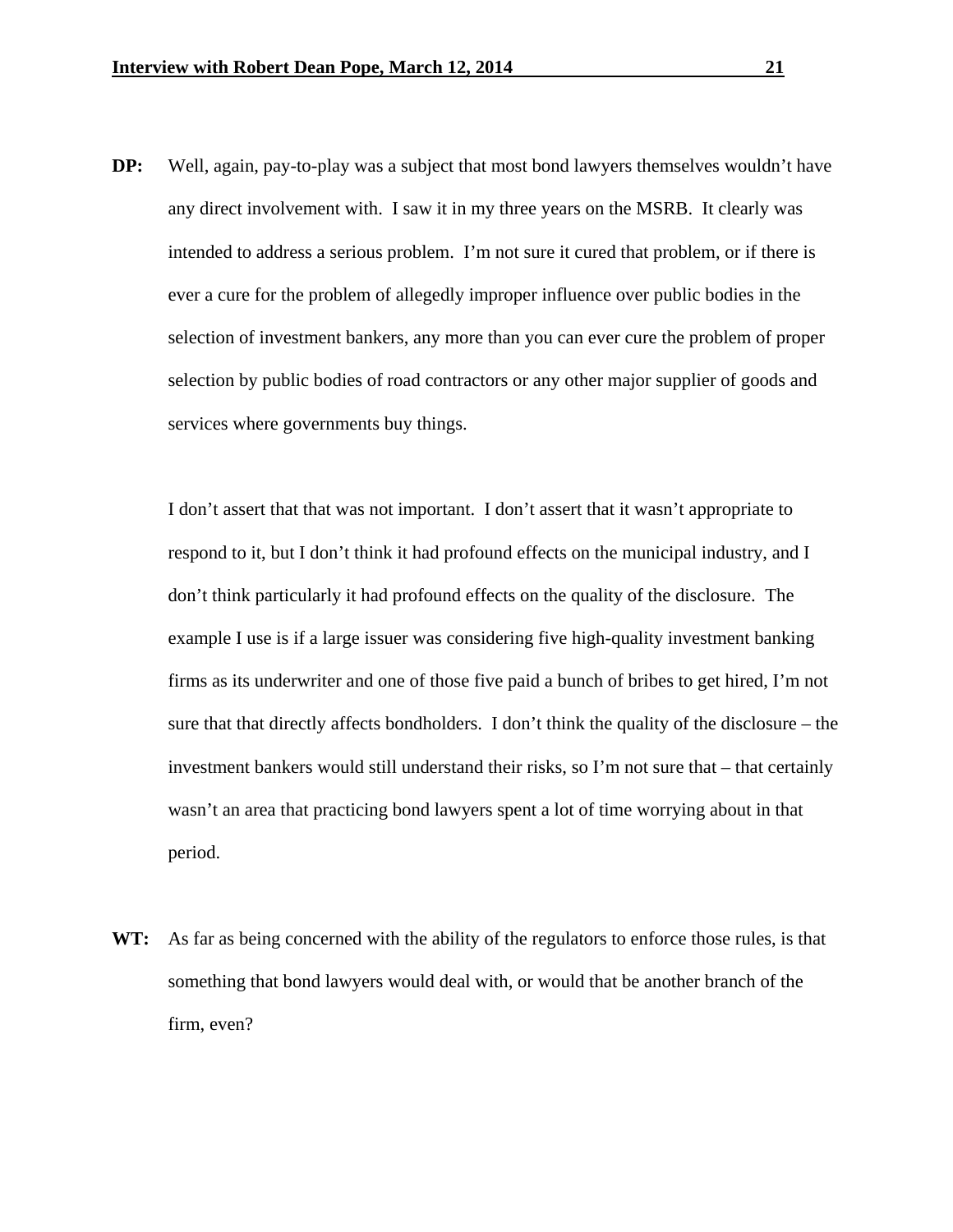**DP:** That would be another branch of the firm, with a few exceptions. I've gotten involved in some of that work, primarily because of my experience with NABL and with dealing with those matters when I was on the MSRB. Where lawyers are getting involved in the securities law is in connection with the actual production of disclosure and in responding to the guidance that we give, and that guidance has taken the form of various SEC pronouncements, interpretive releases. A couple of them have been very thorough. It also takes the form of guidance in their enforcement proceedings. That doesn't distinguish it completely from the corporate world.

 In terms of lawyers and their day-to-day practice affecting securities laws and compliance with securities laws, it is mostly in the trenches of preparing disclosure and convincing underwriters and issuers that they need to take it seriously. That's a lot easier today than it was thirty years ago, because both investment bankers, municipal investment bankers and municipal issuers now have several decades of seeing what can happen to you if you do not take it seriously.

- **WT:** Now, in terms of setting standards for disclosure, I've read some quotes from you in *The Bond Buyer*, for example, but I'm not sure about your overarching view of their ability to set coherent standards that can be easily followed and how that affects your own law practice.
- **DP:** Well, I am suspicious, and I think most bond lawyers are suspicious, of the SEC's ability to get very, very specific about what is appropriate disclosure. The last SEC major report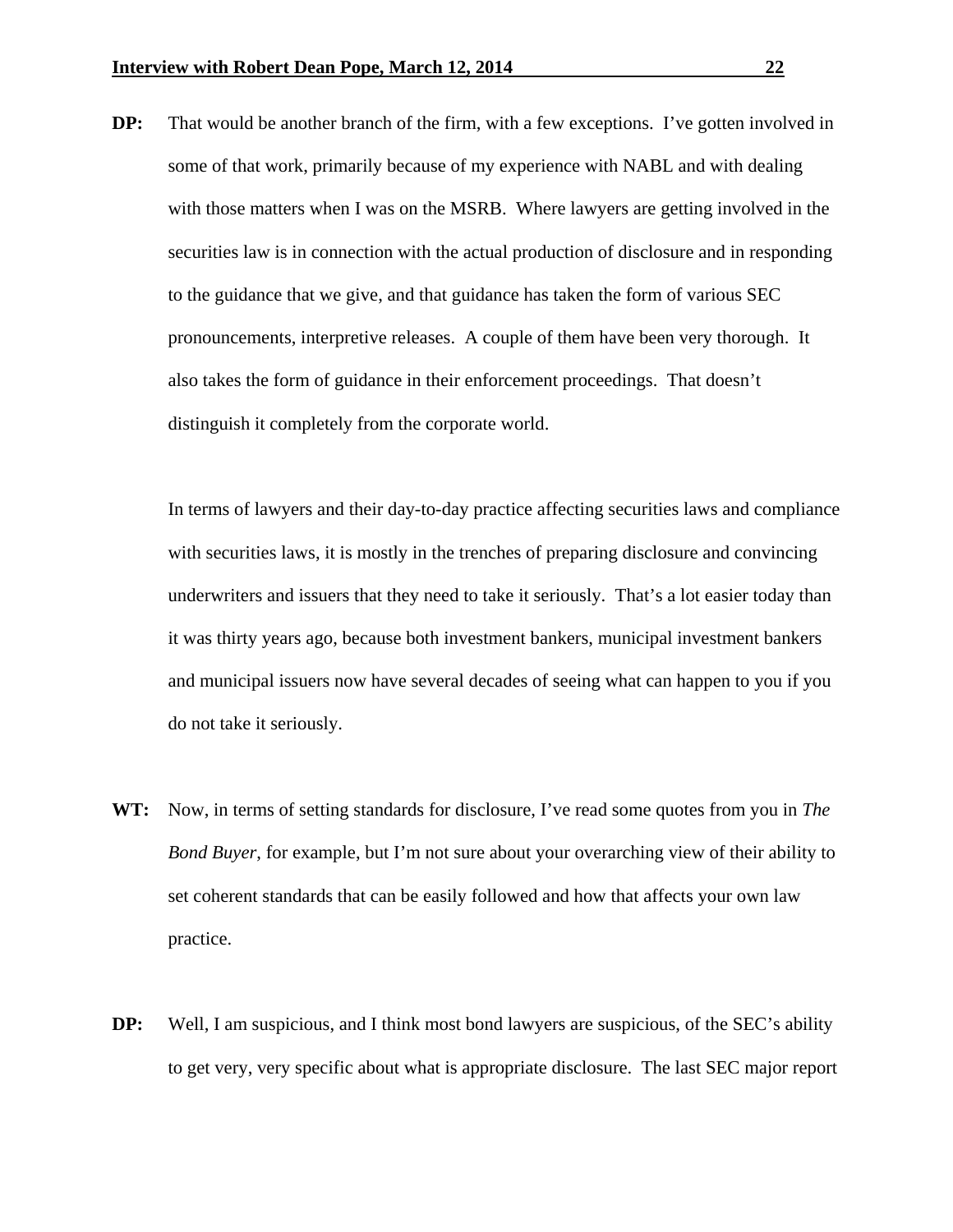on this was a little confusing, I think, to those of us out in the field, in that it seemed to say, "We want more power to do that," but then at the same time it also said, "But we really do understand that one size does not fit all, and we really don't want line item disclosure." That's term they used, focusing on issues, rather than requiring specific disclosure. The details are where that would all be.

 And, again, my view, some might say my prejudice, is that those kinds of specifics are not really necessary for the enforcement of the securities laws. Repeating a point I made earlier, I'm not aware of any case where I think there was really bad disclosure and where the Commission did not and does not have the tools to go after that and to punish those who did badly, and to send a message to the market as to what is not permitted and the consequences of not making good disclosures. All regulators would like to have more unfettered power to enforce in what they think is the right way and with the right rules. But I'm really not yet convinced that the Commission is crippled in any material way, if I can use a securities law term, in their ability to combat municipal fraud.

- **WT:** So let's talk maybe about a specific case, such as Orange County, and the challenges of things like investment pools, is that any different from more run-of-the-mill cases?
- **DP:** I think the significance of the Orange County case for the bond world, generally, as opposed to Orange County or California, was to make it indisputably clear that the Commission had jurisdiction to go after municipal disclosure. It also was the first of a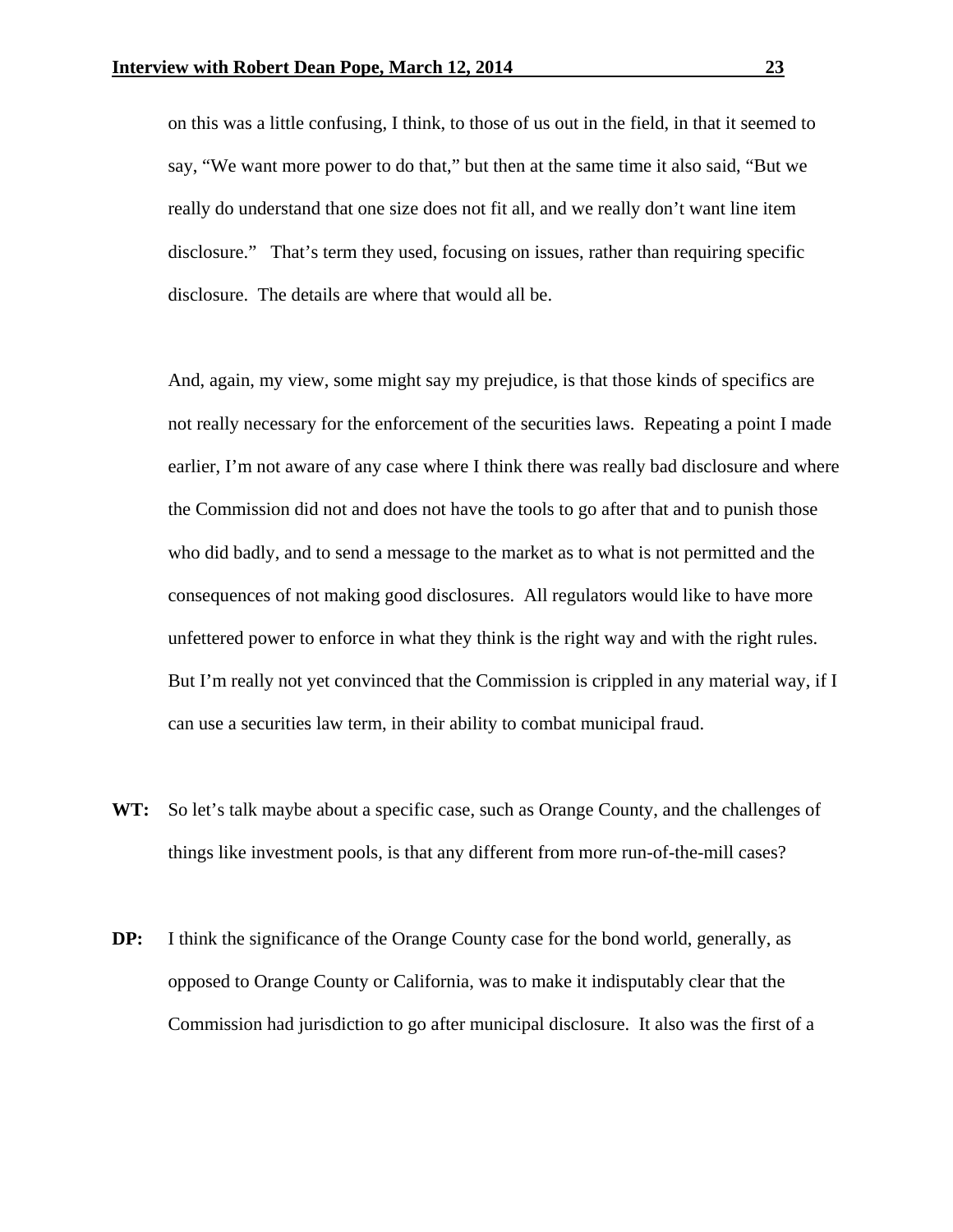number of developments to remind us that modern financial complications can affect municipal disclosure.

The investment pool, the idea that there would be that kind of investment pool that a county would set up to, in effect, be an investment bank for other local governments, would have been inconceivable twenty years earlier. And, you know, it seemed shocking at the time. Now we see, of course, derivatives and interest rate swaps, and all part of that is the fact that the regulatory regime needs to respond to the complexities of municipal finance.

I think most bond lawyers and most leaders in things like the GFOA would say it is probably harder for the public finance world and for public officials to deal with these matters than it is for a large corporation that has very specialized staff. A lot of people in the public finance world were sold stuff they shouldn't buy over the last fifteen years, in a way that would not have happened in the corporate world just because public officials are frequently so dependent on outside advice and expertise.

That's one of the reasons we have the Municipal Advisor Rule, which arguably doesn't really add anything to the world in the sense of who I really think is responsible for what. But it clearly was a response of Congress based on a perception that investment bankers, consultants, financial advisors and others failed miserably in serving public bodies.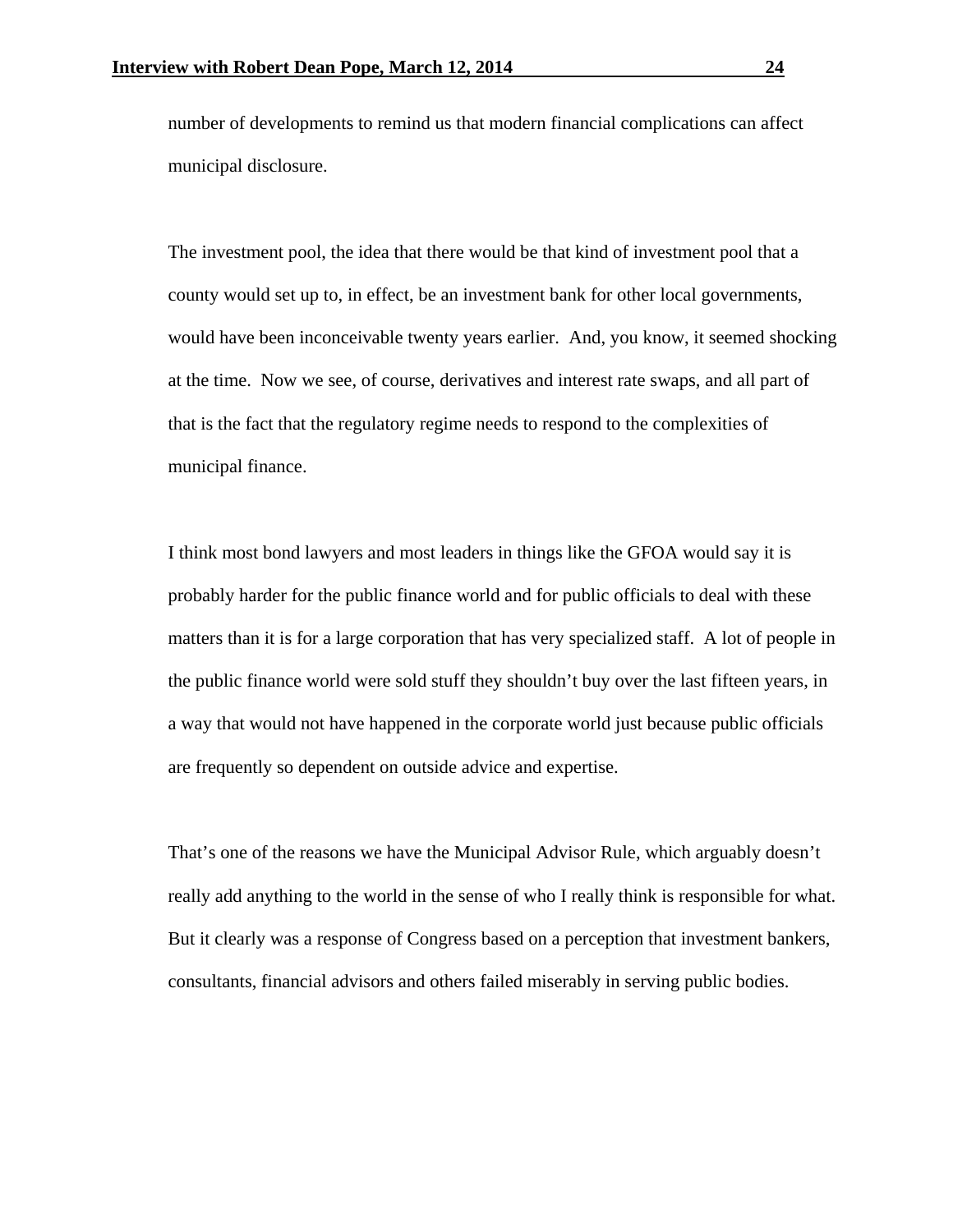- **WT:** So, there have been a series of other enforcement actions from the Orange County, up until say Harrisburg quite recently, in Miami and San Diego, for example – to what extent did those clarify, or have they had a more ambiguous effect on advising issuers?
- **DP:** I think they have been a steady course. One can argue that it really isn't the job of the SEC to solve America's public pension problem, but they clearly have brought it to the forefront in a way that is important far beyond the securities law implications of it.

In some ways disclosure lawyers are like French generals. We're fighting the last war, not the next one, in terms of what we're looking at. And so, reflecting the events of the last twenty years, we started worrying about interest rate swaps, we now worry about pension disclosure, and how much of that is necessary. It's clearly material if you have a grievously underfunded pension plan, but how much detail is really material to investors?

That is also an area where the one-size-fits-all problem is particularly acute. What do you tell a small municipal issuer is the meaning of the San Diego case? San Diego spent millions of dollars hiring outside lawyers to come in and completely revamp their internal education system to do things that most even traditional governments couldn't begin to afford. So there's still that problem of how you apply the apparent lessons of a big case – like San Diego or New Jersey or Illinois pension cases – how you apply that with a very small state and local government issuer. There are certain general principles you learn and check boxes that we've addressed pension disclosure, but that's going to be a challenge forever.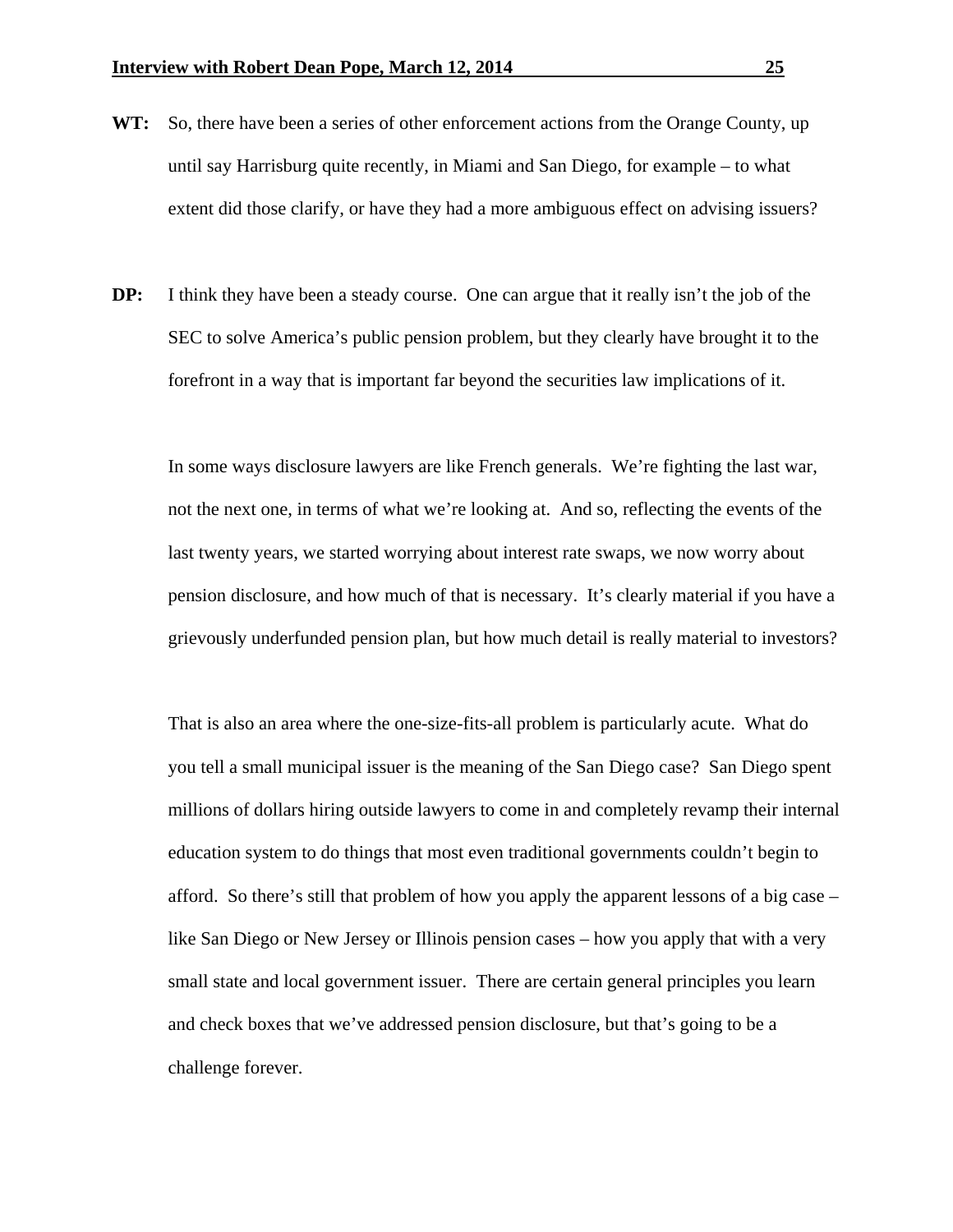- **WT:** So let's talk a little bit about electronic disclosure and its slow evolution. Has that been more problematic that it's gone so slowly, or has it been generally to the benefit of  $-$
- **DP:** I think everyone in the bond world agrees that EMMA is a great success and is much, much better than the previous NRMSIR system, if we can keep the old term. The timing is interesting. I think if the continuing disclosure version, round two of Rule 15c2-12, had been promulgated five years later, there would probably have been an EMMA system created directly. I think it was really more a question of timing in electronic developments that the convoluted NRMSIR system was there for a while. Everyone regards EMMA as a great success. I think most issuers now view it as a great success. Investors do, just because it creates a very easy way to promote a level playing field as one of the two or three major goals of the federal securities laws.
- **WT:** Were there particular difficulties in the NRMSIR period that one should be aware of?
- **DP:** There were the difficulties that I don't fully understand because I never had occasion to look into them, as to whether or not all filings got properly recorded in the NRMSIR system. And I must disclaim as I simply never had much occasion to actually do any research through the NRMSIRs, so I'm relying on mostly hearsay to say it was not completely reliable.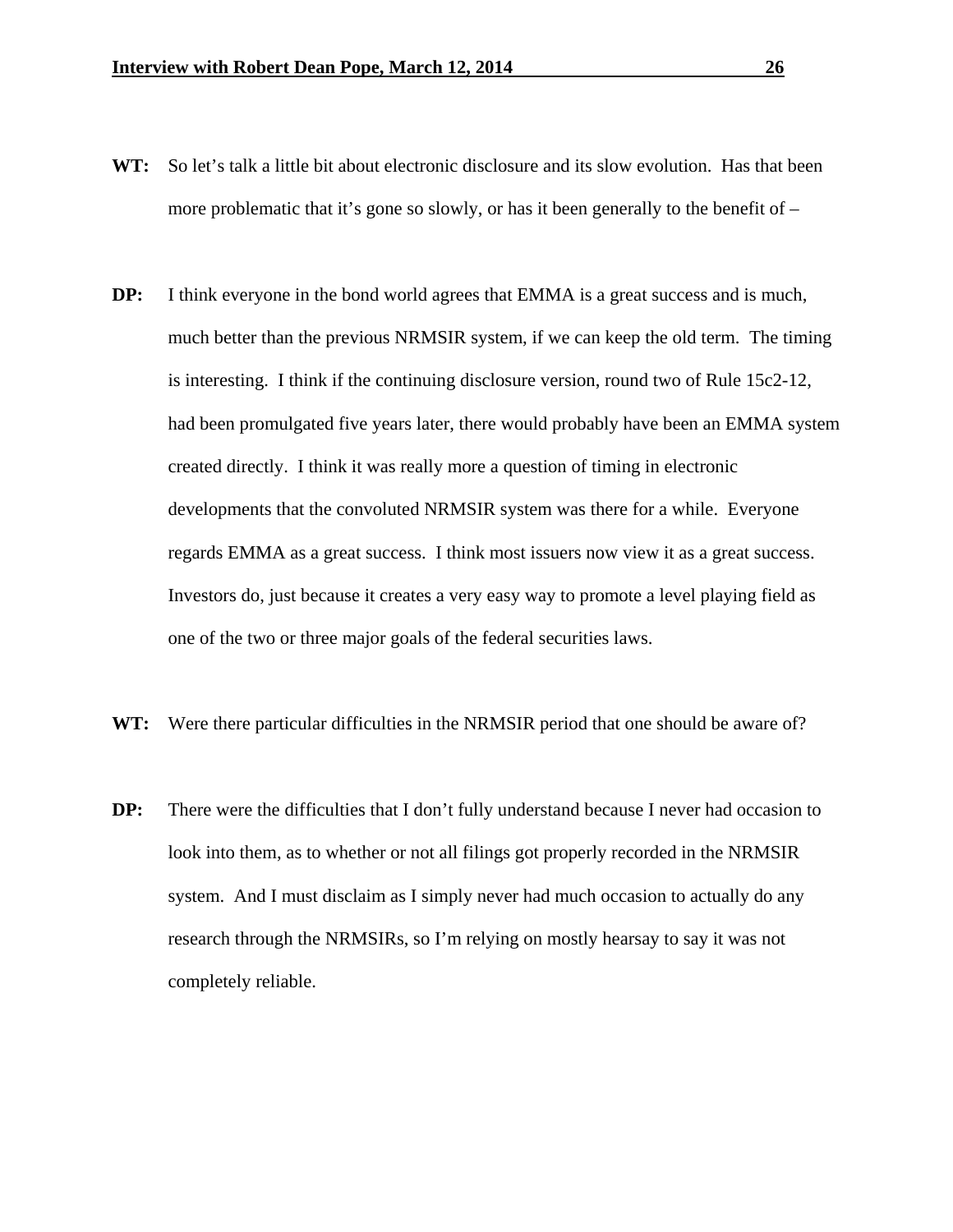Both investors, particularly institutional investors and regulators, would say that, well, there was also the basic problem unrelated to that, is that issuers simply didn't take continuing disclosure very seriously and they frequently just didn't make it. And, again, the frustration, understandable frustration for the SEC, was that it was not clear exactly what they could do about that, because at worst the issuer had violated a contract with limited remedies for its failure to do so.

That's when the Commission focused on the tool of, one, going after the investment bankers and therefore indirectly putting pressure on the issuers, and, two, the utilization of the provision of Rule 15c2-12 that requires disclosure of all material failures to comply with continuing disclosure. And that's where the enforcement action has been recently and has clearly put pressure on investment bankers to put pressure on issuers to do a better job.

- **WT:** You've mentioned in the context of disclosure some of the novelties that have entered the market, like interest rate swaps and derivatives. There's also things like bond insurance, mutual bond funds, I'm wondering if you'd like to discuss some of those explicitly or directly.
- **DP:** I think the legislative reaction in Dodd-Frank is appropriate, in that I think there were many municipal issuers that did not fully understand the risks they were taking with interest rate swaps. What we saw was a huge movement to so-called low floaters, which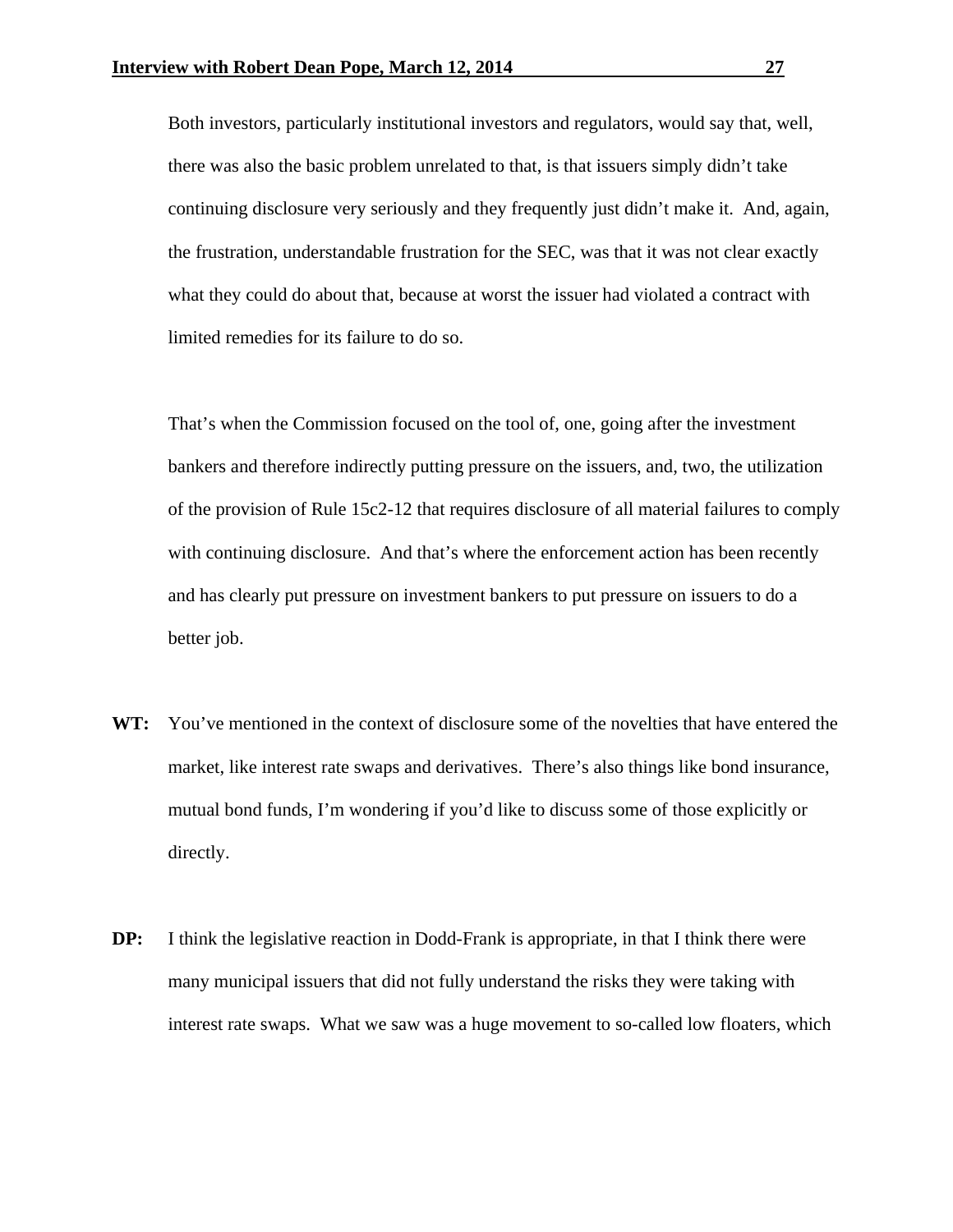goes back more than twenty years, but the particular form they took in the '90s and the early oughties, is that the right term?

- **WT:** Sounds good to me.
- **DP:** In terms of, instead of doing a twenty year bond issue, you did a variable rate bond issue with an interest rate swap, and then how long did you go with the swap, and what were the risks of renewing it? By and large, the public finance world did not understand those risks very well. I think maybe there were parts of the investment banking world that didn't understand them very well, and there were parts of the world I think that intentionally didn't explain those risks very clearly. Issuers paid the price.

The disclosure that developed relating to that is still a controversial matter, in that if you had a variable rate bond issue with a letter of credit, how much disclosure did you have to put about the underlying credit? There have been a number of good articles written by bond lawyers. I still think many bond lawyers are not convinced that the SEC's position on that is correct, but it's largely a moot point these days, because that kind of financing has declined so precipitously.

 The other issue that rose and now has declined with the decline of bond insurance was, if you had bond insurance, how much disclosure did you need to put it on the underlying credit? The Commission made it very clear going back to, I think, the first WPPSS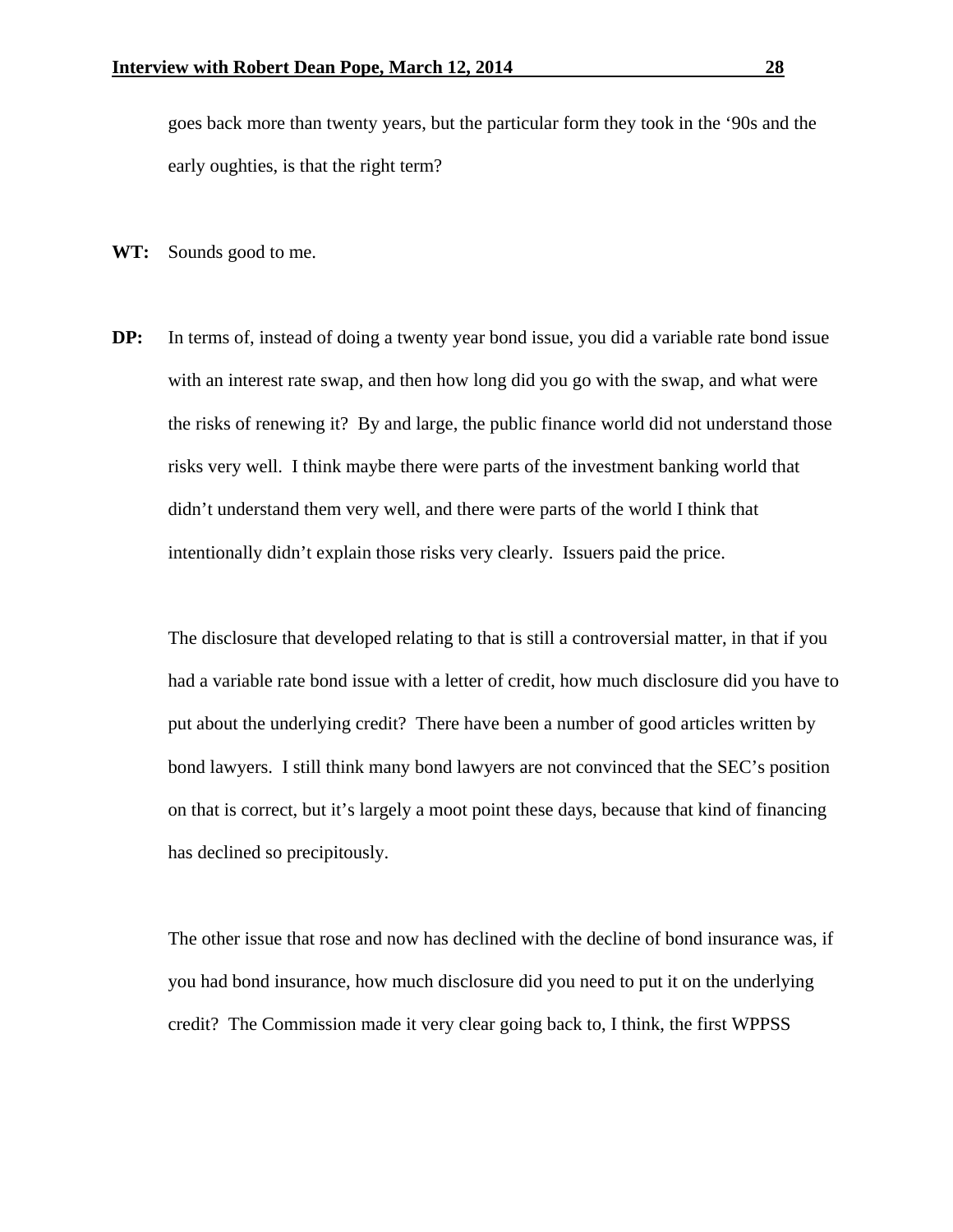release, in 1988 or '89, its view that the presence of credit enhancement does not obviate the need for underlying disclosure.

The bond world pretty completely accepted that, with respect to fixed-rate long-term bonds, and so they developed pretty strong industry standards and practices that, if you did a twenty-year bond issue with bond insurance, you also had to make full disclosure on the underlying credit. The real dispute was whether, if you had a letter of credit and liquidity arrangement and a seven-day low floater, the underlying credit was really material in that.

There's some feeling that at the height of bond insurance, when insured transactions were almost 50 percent of the market in terms of number of offerings or dollar amount of offerings, I'm not sure which, that, while investment bankers and bond lawyers and disclosure people accepted the general principle that you had to make full disclosure on the underlying credit, the presence of bond insurance, and therefore the rating being based on that rather than the underlying credit, in some cases probably encouraged some fudging on tough disclosure issues on the theory that, well, it's not going to make any difference because it's credit enhanced. So this bond issue is never going to fail, and therefore this question of whether we talked enough about the pension risks or whatever, it's never going to come back to haunt me.

That view was dispelled by the SEC case a number of years ago against the City of Miami, where we were reminded that, while an investor has to show damages in a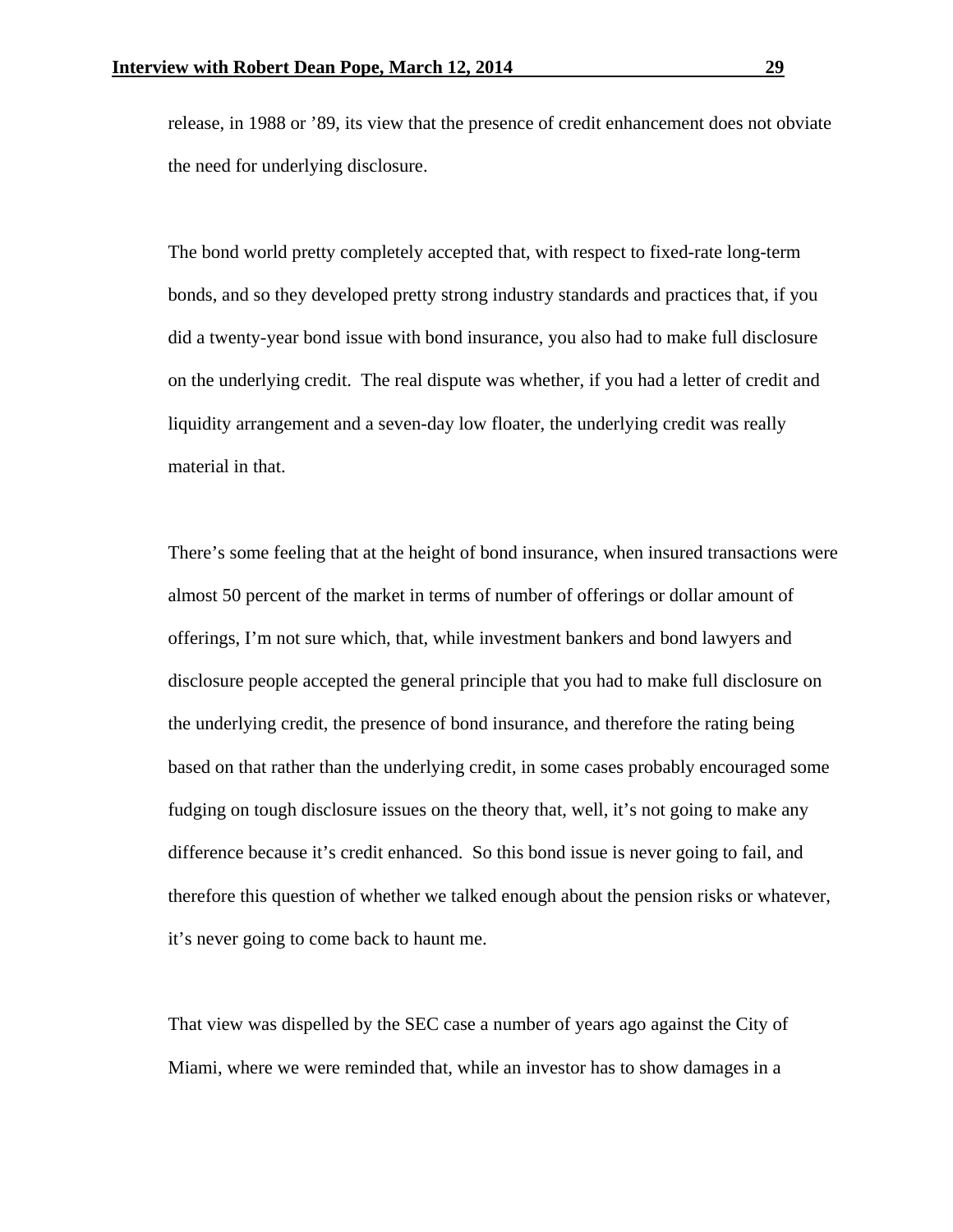securities lawsuit, the Commission has no requirement to show that anybody was hurt. And so that, I think, was clearly part of the message the Commission was sending in that case and others. And that's a lesson good bond lawyers and disclosure lawyers were always reminding their issuer clients and their banker clients -- that even if this bond issue is paid, even if there is never a default, even if there is never a downgrading of the bonds, the Commission still has the right under the law to come in and say the disclosure is bad and we're bringing an enforcement action against you.

- WT: Do you have a particular perspective or opinion on the bond rating system and its ultimate recalibration?
- **DP:** My opinions on the rating agencies are thinly based, in the sense that I have no expertise on the process. I do believe that it has been a healthy development in the last few years that the market appears to be relying on them less and less. They're still essential for small local governments, just because they don't command a huge market presence. If you're the state of Virginia, or you're the Dallas-Fort Worth Airport, your volume of bond issues is enough that investors large and small can monitor you in a meaningful way. If you're a small city or county or town, the rating is critical to your access to lowcost capital. But I think the rating agencies' reputation has taken a major hit. I'm not competent to say whether that is fair or not, but I'm happy generally that the market does not seem to be as focused on them as it was ten years ago.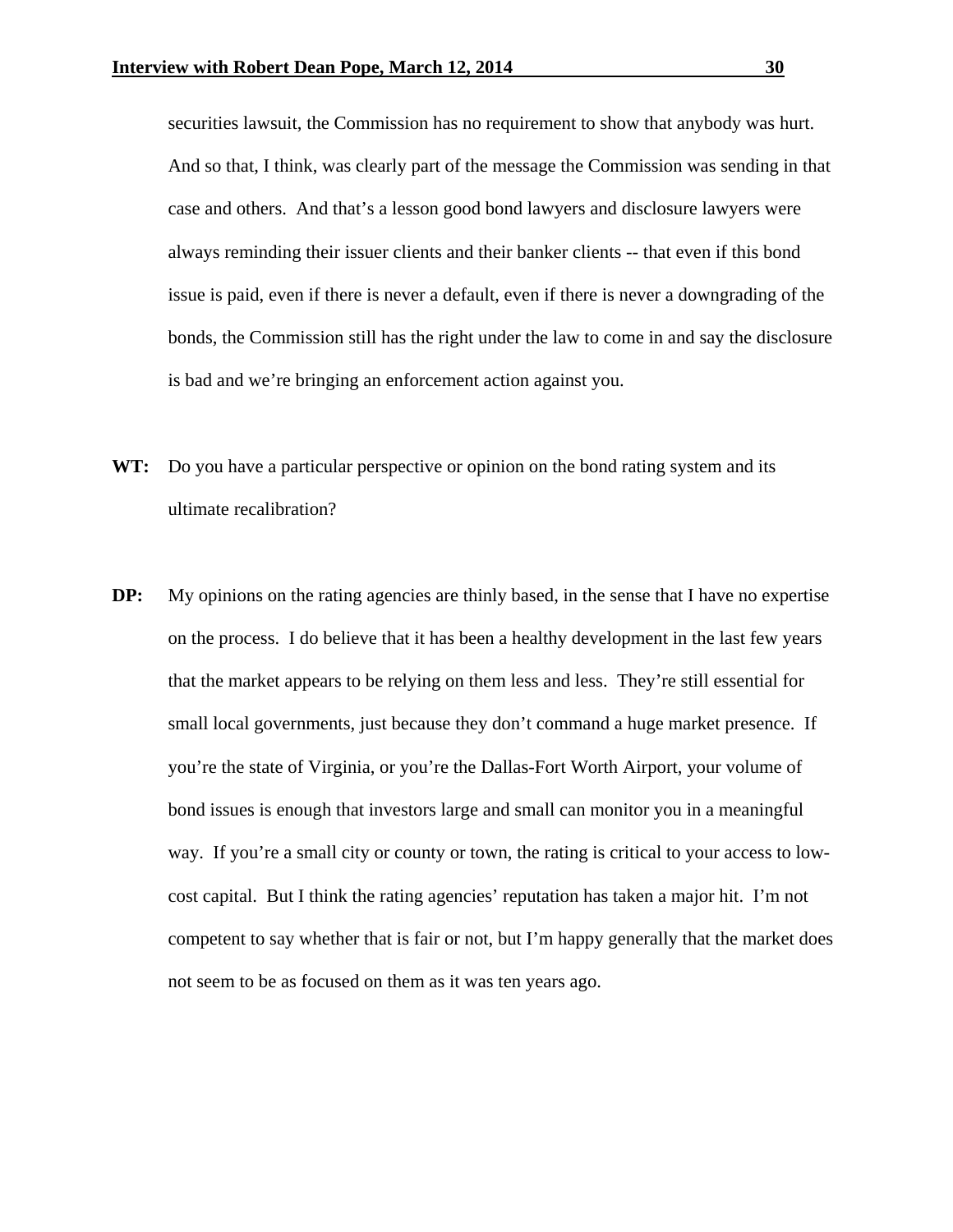- **WT:** Do you reckon that that's linked to the availability of information through resources, especially EMMA?
- **DP:** Well, it makes it easier to do that. It's also true that if half the bonds are insured by what were then AAA-rated bond insurance companies, bond ratings generally were just a lot less significant than they otherwise would have been. I mean, it's still very, very important for a Virginia small city to maintain an attractive rating and do all it can, and that still is an important part of having access to capital. But I welcome the development that the market is not as dependent on ratings as it used to be.
- **WT:** Now, prior to Dodd-Frank I know that the question of municipal advisors had been an issue for I think at least a decade, was it your perception that there were a number of conflicts of interest running through the market in terms of those advisors?
- **DP:** Well, there clearly were isolated problems, particularly when investment bankers were selling multiple services. In the good old simple days, an investment banker made money by its bond discount. As more and more services were provided, interest rate swaps and other things, it created a real temptation to say, "I don't make my money off my bond discount, I make it off the other things." So there were some clear conflicts of interest. I'm not sure the rules didn't cover that, and MSRB rules, going back to when I was on the board, addressed that issue. So regulated broker-dealers had pretty clear responsibilities to disclose those conflicts of interest and to make sure that the issuer understood them.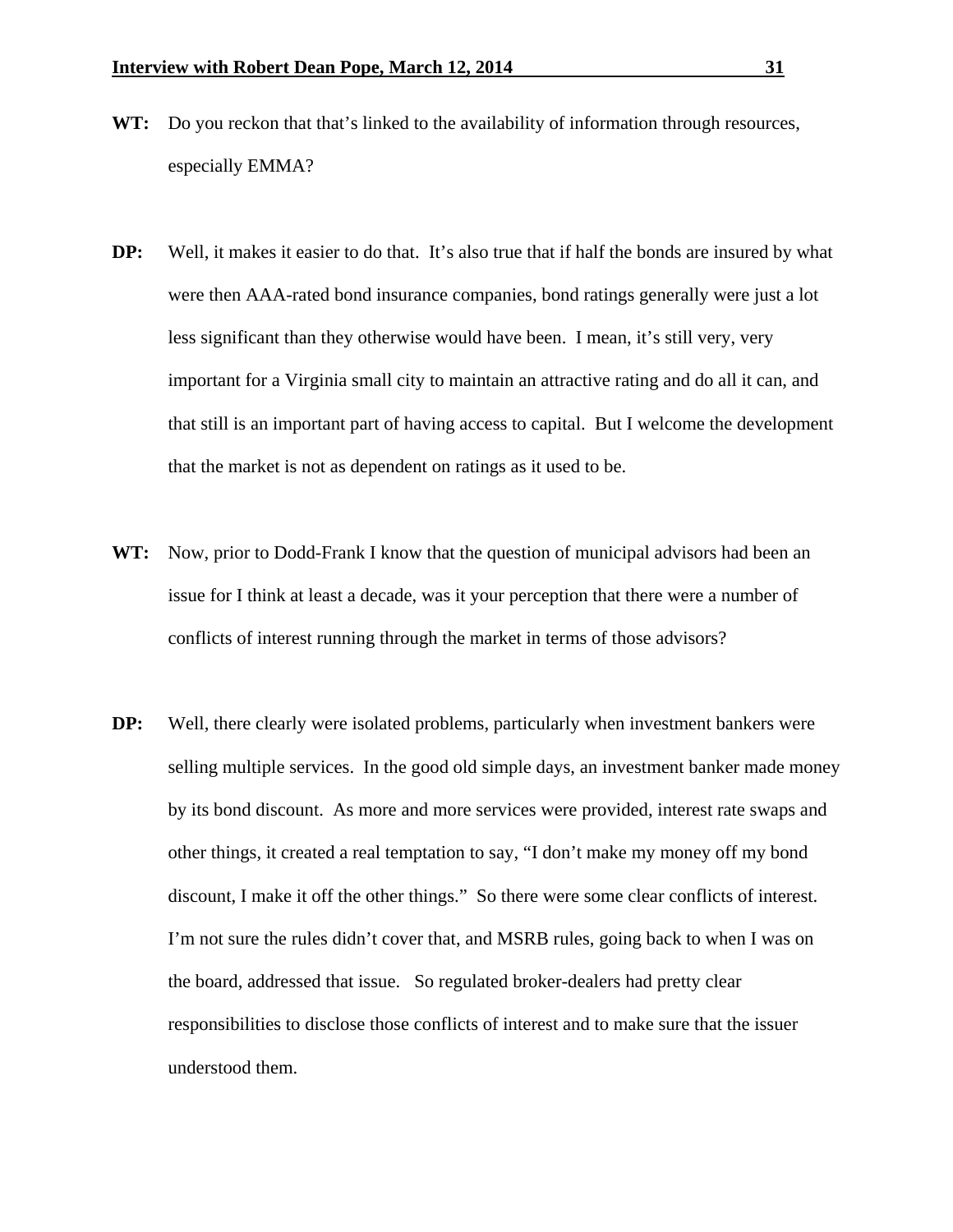An awful lot of the alleged bad guys in recent events were neither traditional financial advisors nor registered broker-dealers serving either as an underwriter or a financial advisor. They were specialists who allegedly did bad things in the decision making on the purchase of derivatives and in the bidding of the purchase of them. And some of those things that were done wrong were, in my view, violations of applicable state law. But the potential for conflict was there. This will clarify that. I'm not sure that the provisions of the rule are all essential for that protection, but we'll see.

- **WT:** You mentioned your time on the MSRB just now, and I'm wondering if you could tell me a little bit more about that experience.
- **DP:** Well, I found the experience of serving three years on the MSRB to be very reassuring. First of all, I learned an awful lot, particularly about things like pricing of bonds and all that stuff I had no experience with. I was also reassured by the way the board behaved. In those days, it was a simpler world in that there were three classes of members: brokerdealers, dealer banks – the old distinction that's pretty unimportant today – and five public members. I was a public member because I'm not a broker-dealer or a dealer bank employee. And that made it a classic SRO, self-regulatory organization, because twothirds of the members came from the industry that regulated itself.

 There are obviously cynical views that that's not right, and there was much criticism of that that led to the changes in the structure of the MSRB. I was much comforted by the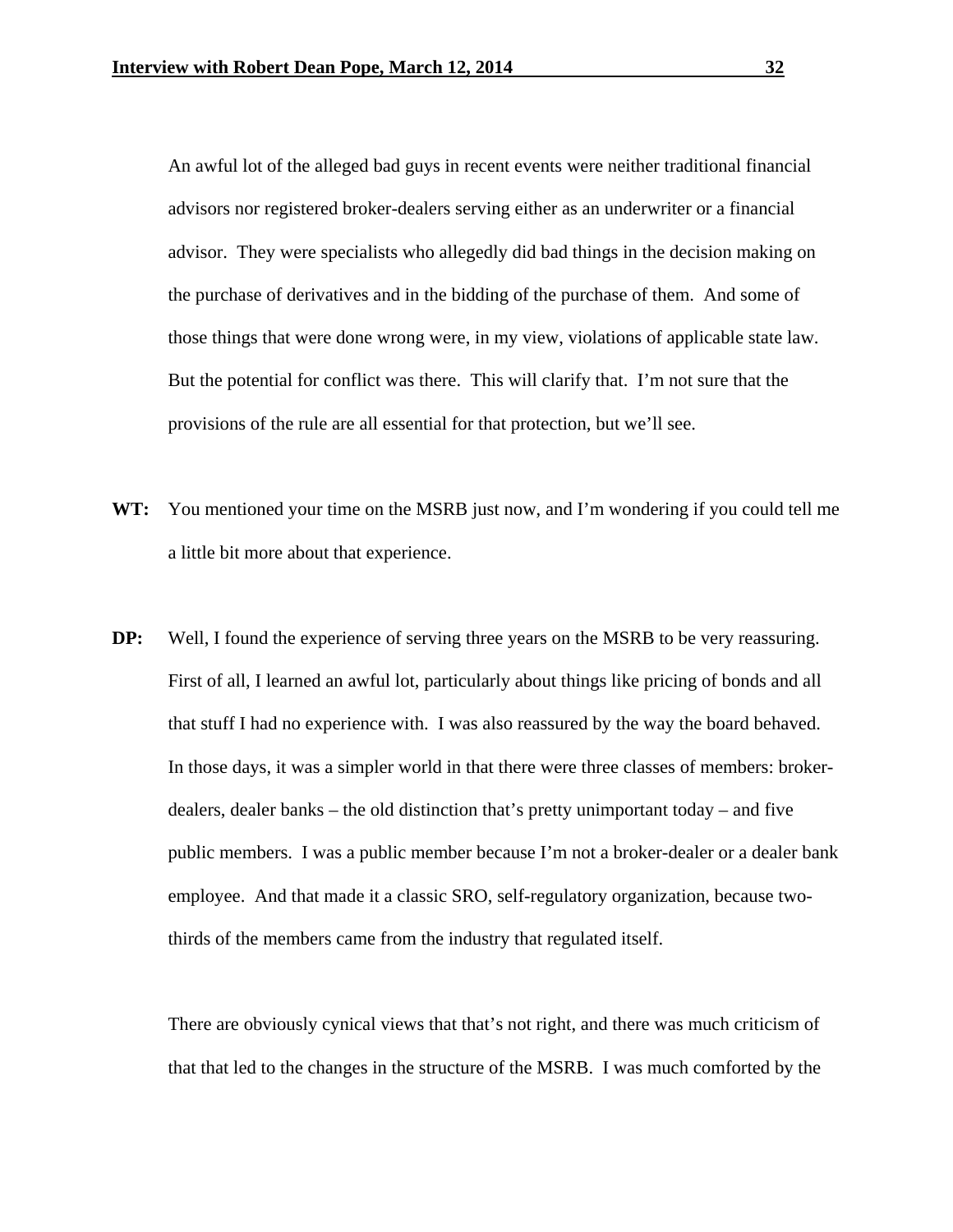fact that all of my fellow board members acted in what I thought was the right way. It wasn't public members versus broker-dealer members versus dealer bank members. I can say with pretty close to complete confidence that everybody did what they thought was right. It was also true that it was simpler in the sense that the task was making rules that governed investment firms in order to protect investors.

 I am concerned now that the MSRB has not only gotten too large, and therefore arguably unwieldy – fifteen was a very good number, in terms of size of an efficient board – but I think that it now has responsibilities to both issuers and investors that can create some conflicts of interest, because protecting issuers may be inconsistent with protecting investors in certain situations. The MSRB and its staff and Lynnette Kelly are aware of those issues, but it's going to be a real challenge to see if the MSRB can navigate through those waters, because the waters are much trickier now than they were when I was on the board.

- **WT:** You were on the board from '96 to '99, according to this bio you sent me.
- **DP:** That sounds right, yes.
- **WT:** Were there any particular issues that were high on the agenda at that moment that you recall?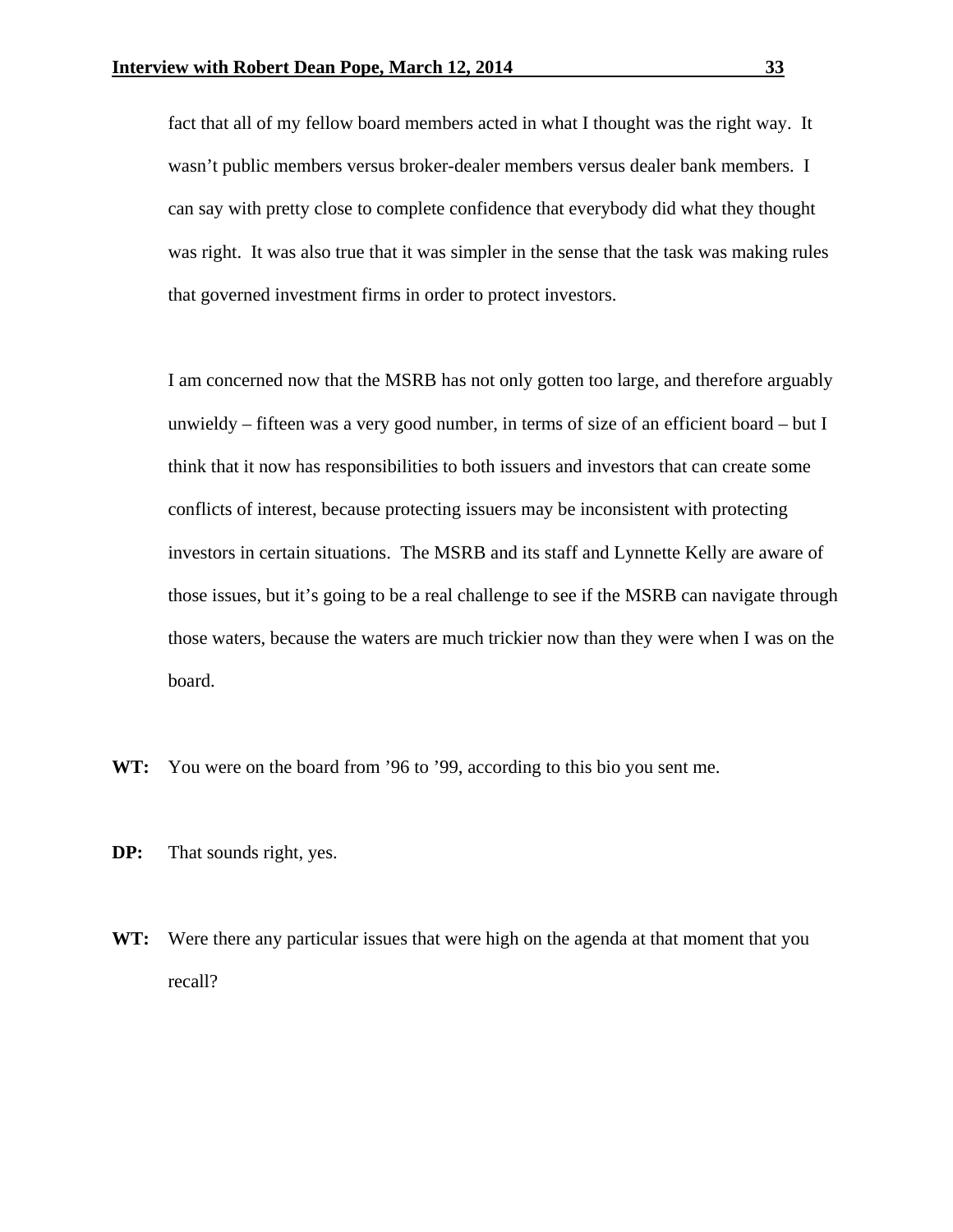**DP:** Well, pay-to-play was an issue. We released a report that I still think is very good on the proper role of municipal issuers in suggesting to underwriters whom they select to pass underwriter's counsel, in terms of legitimate interests of issuers, but also making sure that the underwriter doesn't hire the mayor's brother as the underwriter's counsel just because he is told to do it, and what the risks and perils of that are.

 We were at the beginning of the issue of the conflicts of interest over swaps and providing other financial products and we were trying to engage that. We also – in a way that doesn't relate to any particular MSRB rules – we were also in the forefront of just promoting good disclosure practices, recognizing the need for good disclosure practices, reminding both issuers and broker dealers of the issues that can come up in that. Again, a lot of the things that we did properly anticipated the terrible problems that happened ten years later.

- **WT:** And could you tell me a little bit more in general about your relations with the MSRB? I know that Kit Taylor, of course, was executive director for a very long time.
- **DP:** Yes, and he was still executive director. I found the staff knowledgeable and supportive. It did give me the view that I still have, that you should be able to serve a second term because there is the natural tendency with governmental bodies – and I do a lot of work for nonprofits and it's the same thing – you get on a board the first year, you think, "Well, I'll keep my mouth shut and I'll listen," and then, by the time you get more confidence and say, "I think we should address this," you're in your third year. And then,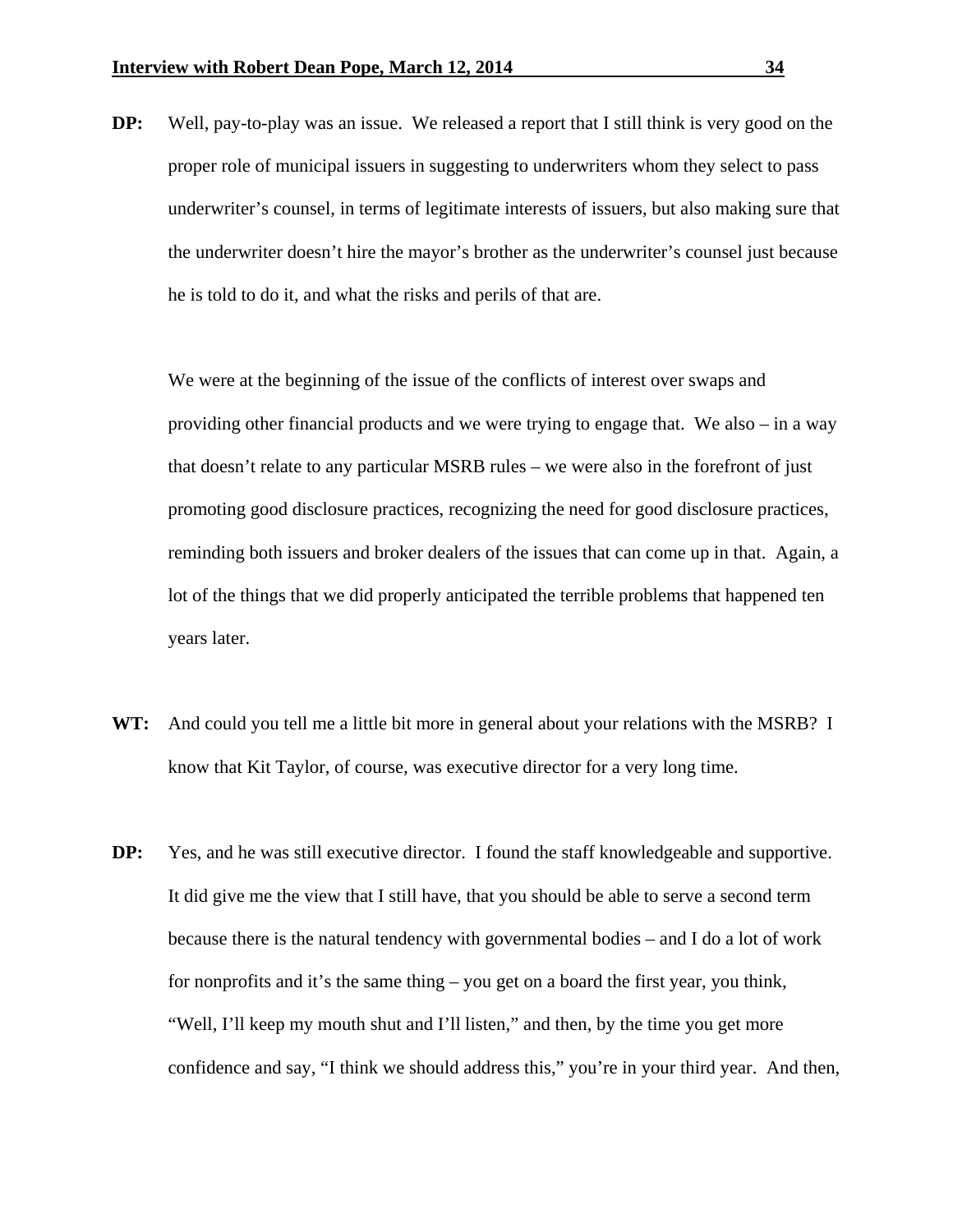given that the MSRB generally only meets four times a year, you're off and you just now feel like you're ready to really start engaging tough decisions. So the shortness of the terms is a problem and made it harder for the board itself to make its own decisions, but I don't think that was a huge problem.

- WT: One other thing that I did want to ask about is your own personal involvement in legal writing. You did the *15c2-12 Handbook*, and *Making Good Disclosure* as well. I'm wondering if you could tell me a little bit about how you came to undertake those projects.
- **DP:** Well, one of the good things about NABL in particular, and other related undertakings, is that it has produced some very good written products. I've worked on a number of those. *The Disclosure Roles of Counsel in State and Local Government Offerings* and the recent revision of that that came out, what, two years ago – a big undertaking. I spent a lot of time on that. But there's a long tradition in the public finance legal practice of lawyers exchanging thoughts on, frankly, difficult issues. That's probably more true in the corporate securities bar than it is in other parts of the American bar. We do think everybody's helped if the standards are higher.

So, I worked on a lot of NABL projects. The two editions, one in the '90s and one two years ago on *The Disclosure Roles of Counsel in State and Local Government Offerings*, was a challenge. Bond lawyers are not completely free of ego, and getting a group of nine or ten of them to produce a written product is always a challenge. But there's a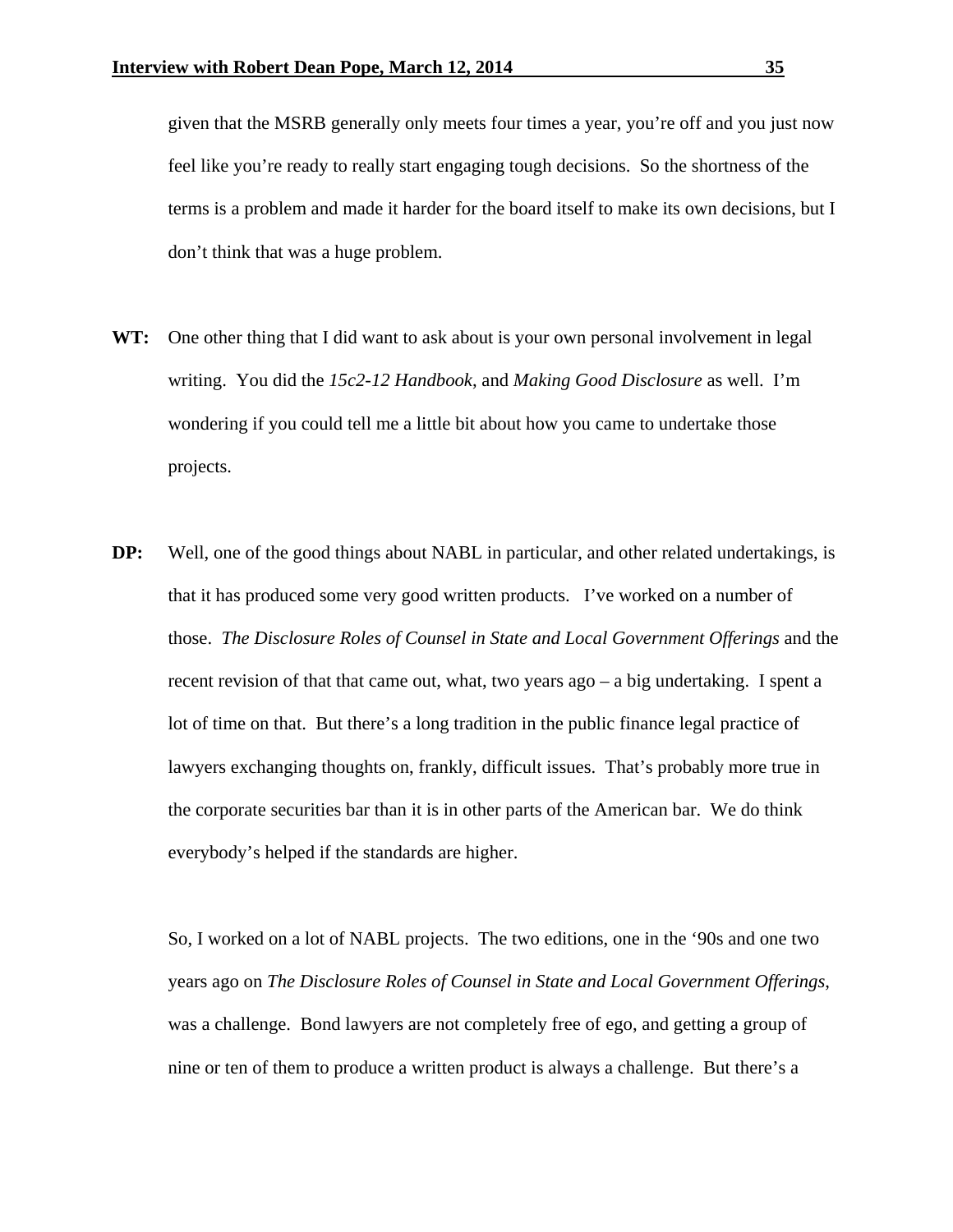great tradition in the bond bar of doing those kinds of projects. And it's also, if you're a bond lawyer, a great way to really make sure you're knowledgeable in the law.

The GFOA book came out of my serving as an advisor to the Debt Committee of the GFOA and of dealing with the people connected with the GFOA in the '90s, who were really at the forefront of encouraging governmental entities to voluntarily produce better disclosure. And the commission there was not to write a treatise on the law, but to write a common sense book that a local county attorney or a director of finance, or even a city council member could understand. So that book is very, very different from, for example, *The Disclosure Roles of Counsel*, which is a very technical and a dense description of responsibilities and the regulatory analysis.

*Making Good Disclosure* is intentionally a lot simpler and less technical, but is an attempt to draw the line in terms of giving practical advice to people who want to produce good disclosure, because, unlike the federal tax law, federal securities law analysis, in one sense, is common sense. What is good disclosure? It's telling investors what they want to know in terms of analyzing the credit. So, even though there are exceptions to that, and there are some difficult disclosure issues, the general principles of making good disclosures are pretty straightforward.

**WT:** We talked about what the firm was like when you first arrived here, and of course you've seen a long period of evolution.I'm wondering if you can talk a little bit about if there were any key changes that have occurred. Is it still regional?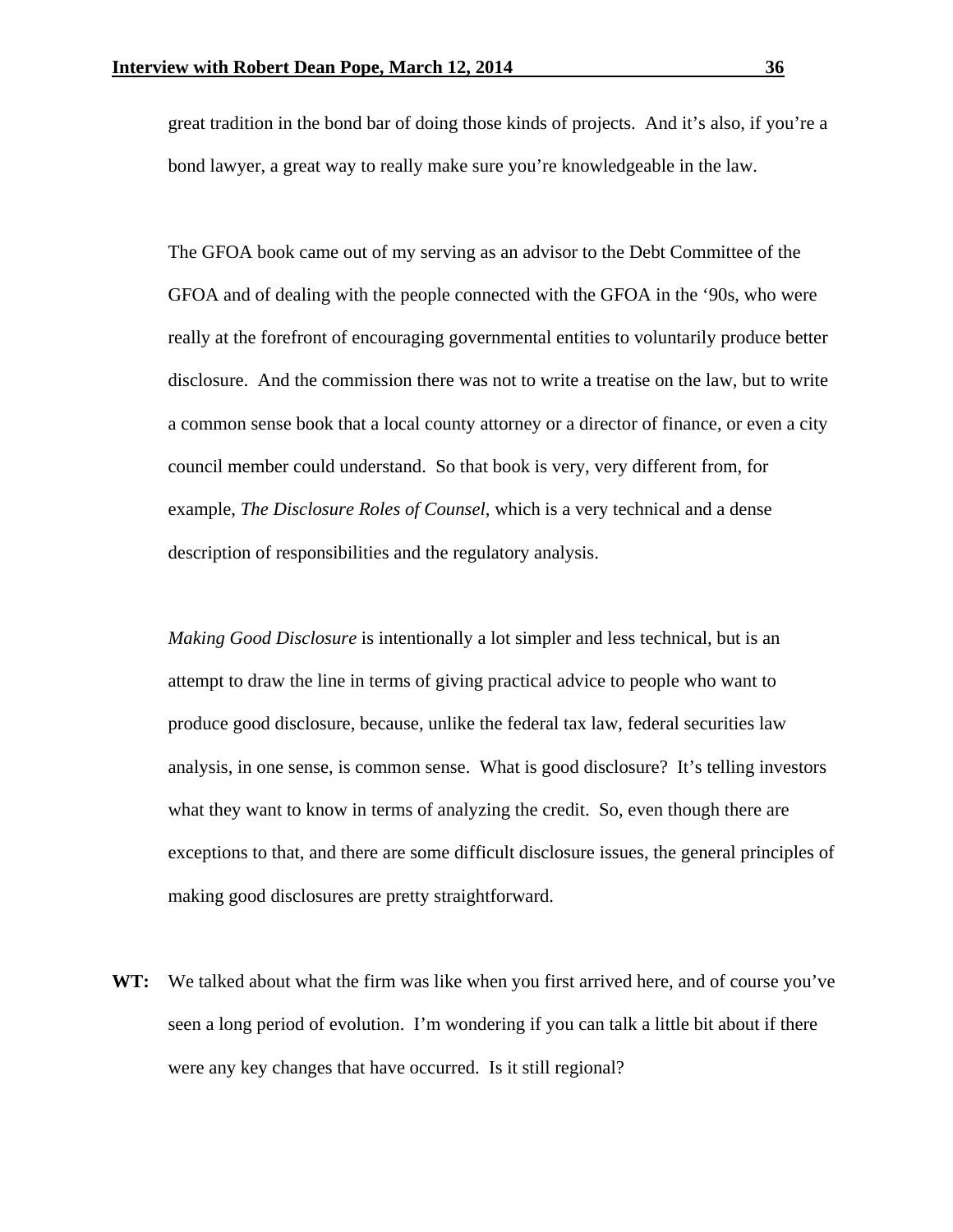- **DP:** We proudly call ourselves international now because we have fifteen or sixteen offices. If you look, they're all over. We do a lot of project finance work in other parts of the world. The bond practice is a combination of regional and national. The heart of our practice is still in our traditional southeastern area, but it expands out into Texas and others. I've done work in California and other places. I would say it has a strong regional basis, but we do work all over the country.
- **WT:** You've never been tempted to move anywhere else?
- **DP:** Not really. Richmond is a very civilized place to live.
- **WT:** Yes, all right. Would you like to discuss any of the contemporary issues, if we haven't covered them already, in municipal bond markets?
- **DP:** Well, again, the Commission has the tools to go after people who perform badly, and I think it has plenty of smart people who know how to deal with that. Thirty years ago we used to worry that the SEC didn't understand our world. Now some people fear they understand it all too well in terms of the expertise that they've created.
- WT: Did you notice a change when the Office of Municipal Securities was created, or with its various evolutions through time?